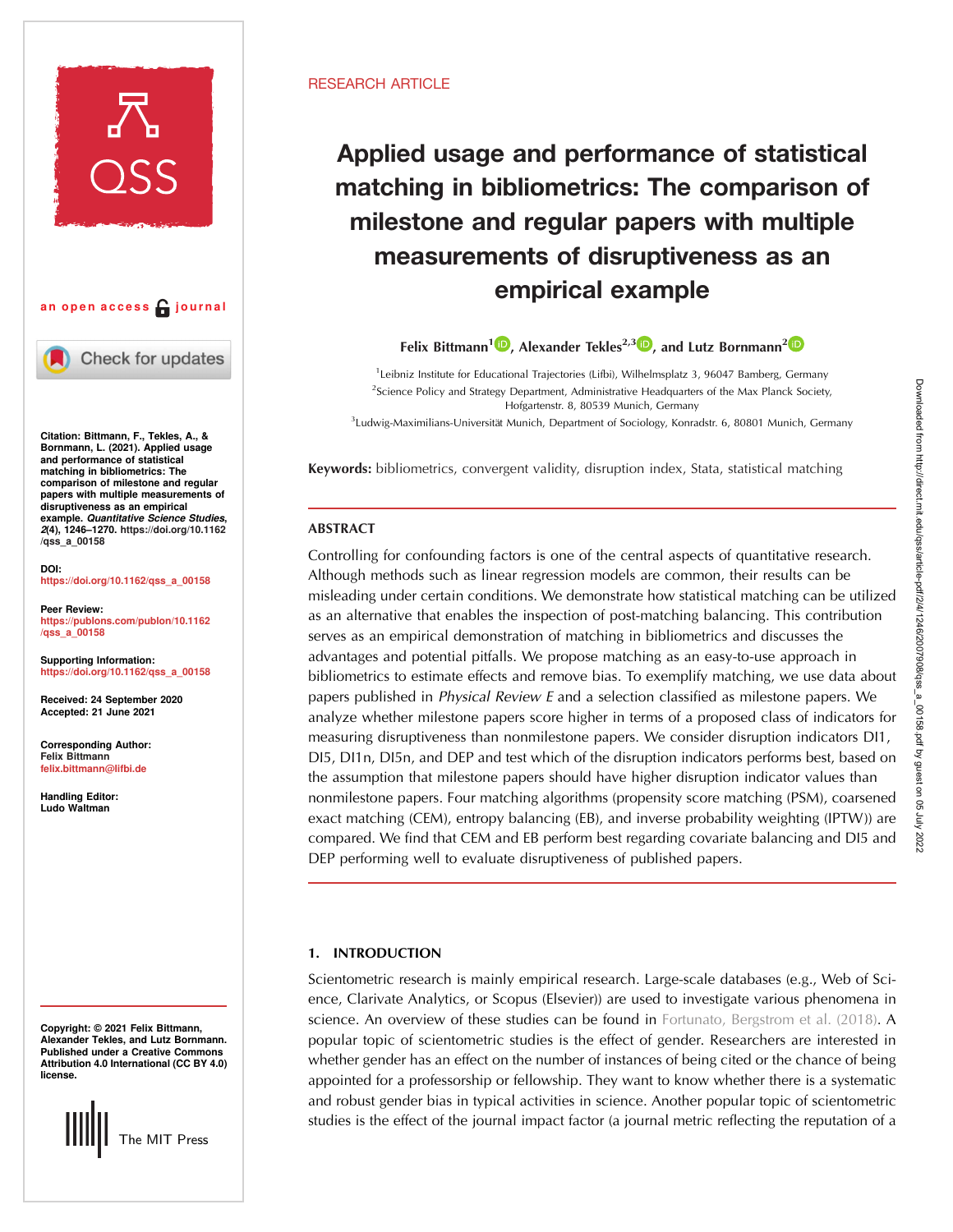journal) on the citations of the papers published in a journal. Do papers profit from publication in a reputable journal in terms of being cited or not? An overview of studies that have investigated the relationship of journal impact factor and citations can be found in [Onodera and](#page-24-0) [Yoshikane \(2015\)](#page-24-0). Many of the studies investigating gender bias, citation advantages of the journal impact factor, and other phenomena have used multiple regression models to statistically analyze the data. In these models, the relationships between exactly one dependent variable (e.g., citation counts) and one or multiple independent variable(s) (e.g., journal impact factor) are investigated. Although in general regression methods are a valid tool to estimate (causal) effects, other methods can perform better in certain situations for multiple reasons, which will be outlined further below. In this paper, we present alternative methods—so-called matching techniques—which can be used instead of or as a supplement to regression models. It is our intention to explain the techniques based on a concrete empirical example for possible use in future scientometric studies.

Scientometric data are, as a rule, observational data (and not experimental data). Whenever observational data are available, simply comparing group means can create misleading results due to confounding influences. To achieve unbiased estimations of effects, various matching techniques exist to account for confounding. These techniques are usually referred to as controlling or adjusting to estimate unbiased effects balancing the distribution of covariates (pos-sibly confounding factors) in the treatment and control groups ([Rosenbaum, 1999,](#page-24-0) [2002](#page-24-0); [Rubin, 2007](#page-24-0)). Treatment groups are, for instance, female researchers/papers published by female researchers or papers published in reputable journals. Although statistical matching is not generally superior to methods such as regression models, and results can still be biased, if relevant confounders are omitted, they have several interesting properties that might be able to explain the growing popularity of matching techniques in various disciplines in recent years. These properties are outlined in detail in this study.

A few earlier studies by [Farys and Wolbring \(2017\),](#page-23-0) [Ginther and Heggeness \(2020\)](#page-23-0), [Mutz](#page-24-0) [and Daniel \(2012\),](#page-24-0) and [Mutz, Wolbring, and Daniel \(2017\)](#page-24-0) have demonstrated how useful matching techniques are for scientometric studies. For example, [Mutz et al. \(2017\)](#page-24-0) have used the technique to investigate the effect of assigning the label "very important paper" to papers published in the journal Angewandte Chemie—International Edition. The authors were interested in whether this assignment has a causal effect on the citation impact of the papers: Do these papers receive significantly more citations than comparable papers without this label? The results show that this is the case. In this study, we build upon these few previous studies and examine various matching techniques. Using a data set from bibliometrics as an exemplary case study, we explain various matching techniques in detail: propensity score-matching (PSM), inverse probability weighting (IPTW), coarsened-exact-matching (CEM), and entropy balancing (EB). The current paper can thus be understood as a methods paper explaining a certain statistic. In our opinion, the scientometric field would profit by applying these techniques more frequently in empirical research.

The example data that we used in this study are from *Physical Review E—a* journal focusing on collective phenomena of many-body systems. Editors of the journal denoted some papers from the journal as milestone papers in 2015 $^{\text{1}}$ . These milestone papers represent the treatment group in the current study. We are interested in whether this group of papers differs from a control group of papers in terms of indicators measuring disruptiveness of research. The goal of our analyses is to test how well the indicators perform: If the indicators adequately identify disruptive papers, the treatment and control group should differ with regard to the indicators.

<sup>1</sup> [PRE Milestones \(n.d.\)](#page-24-0)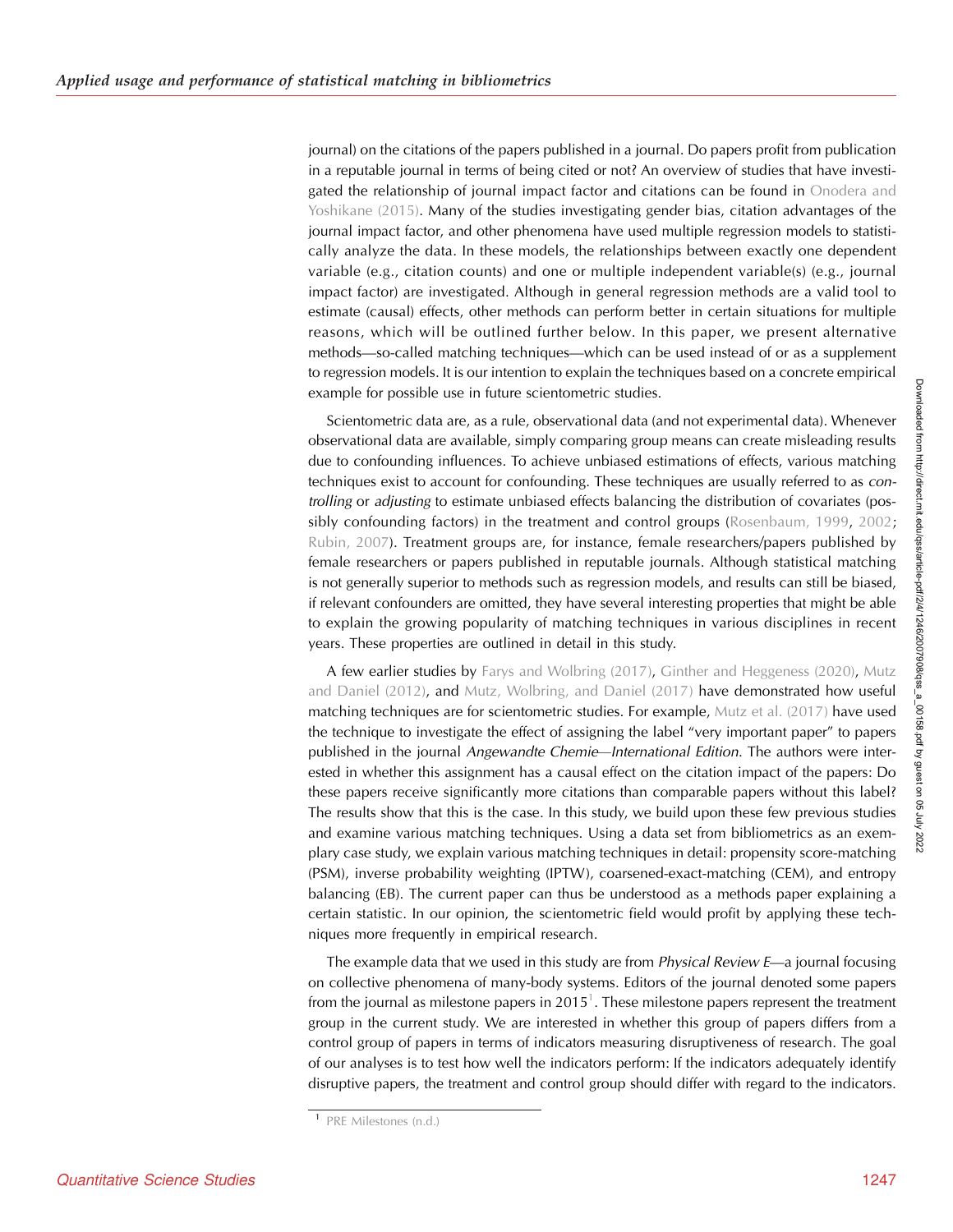To compare the treatment group with a control group, four matching techniques are applied whereby several confounding variables are controlled in the statistical analyses, such as the number of coauthors of a paper and its number of cited references. The disruption indicators are recent developments in the field of scientometrics. By using the example data set with milestone papers from *Physical Review E*, the current study is a follow-up study of the study by [Bornmann and Tekles \(2020\),](#page-23-0) who investigated milestone papers of the journal Physical Review Letters with the same set of indicators.

In the following sections, the example data set used in this study and the theoretical foundations of matching algorithms are described. Then, the matching results and results of the balancing and robustness checks are reported in the results section. In the last two sections of this paper, the matching procedures are finally discussed in the context of their application for bibliometric studies.

## 2. DATA SET

For the generation of our data set, we started with a list of milestone papers published in *Physical* Review E. For this list, papers that made significant contributions to their field were selected by the editors of the journal. We assume that papers that made significant contributions to their field are more likely to be the origin of new lines of research (i.e., to be disruptive) than other papers. Based on this assumption, we want to test how well different indicators for measuring disruptiveness perform. To perform well, an indicator should on average differ between milestone and nonmilestone papers (we use the milestone assignment as a proxy for identifying papers that made significant contributions to their field). The papers in the list of *Physical Review E* milestone papers were published between 1993 and 2004. As this list was published in 2015, the selection of milestone papers may be influenced by citation information that was available by then. This possibility must be borne in mind when interpreting the results of our empirical analyses. To complete our data set for this study, we added all papers that are not in the list of milestone papers, but were also published in *Physical Review E* within the same time span. For all these papers, we retrieved additional bibliometric information from an in-house database at the Max Planck Society which is based on the Web of Science. For our analyses, we restricted the data set to the document type "article." This results in a list of 21,164 papers, of which 21 are milestone papers. Hence, the data set is very unbalanced with regard to the classification as milestone paper. Such data sets with a large difference in cases between treatment and control group are rather typical setups for the application of matching techniques. In clinical studies, for example, only a restricted number of ill or treated patients are available, with a large number of potential controls. These kinds of data sets are ideal for matching because the techniques make it possible to select the most appropriate controls out of a large pool of potential controls/donors. As others have pointed out, the control group should be larger than the treatment group by a factor of at least three, as this typically increases the common support region (in PSM) and allows finding multiple controls per treatment case ([Olmos & Govindasamy, 2015,](#page-24-0) p. 86).

As we are interested in the difference between milestone and nonmilestone papers in terms of the indicators measuring disruptiveness, we used these indicators as outcome variables in our study. We considered five different indicators to measure the papers' disruptiveness: DI1, DI5, DI1n, DI5n, and the inverse DEP. These indicators all follow the same idea to measure disruptiveness: A focal paper (FP) can be regarded as disruptive if it is cited by many other papers that do not cite the FP's cited references. If this is the case, the citing papers depend on the FP but not its cited references (i.e., one can assume that the FP is the origin of new lines of research). In contrast, papers citing both the FP and its cited references indicate a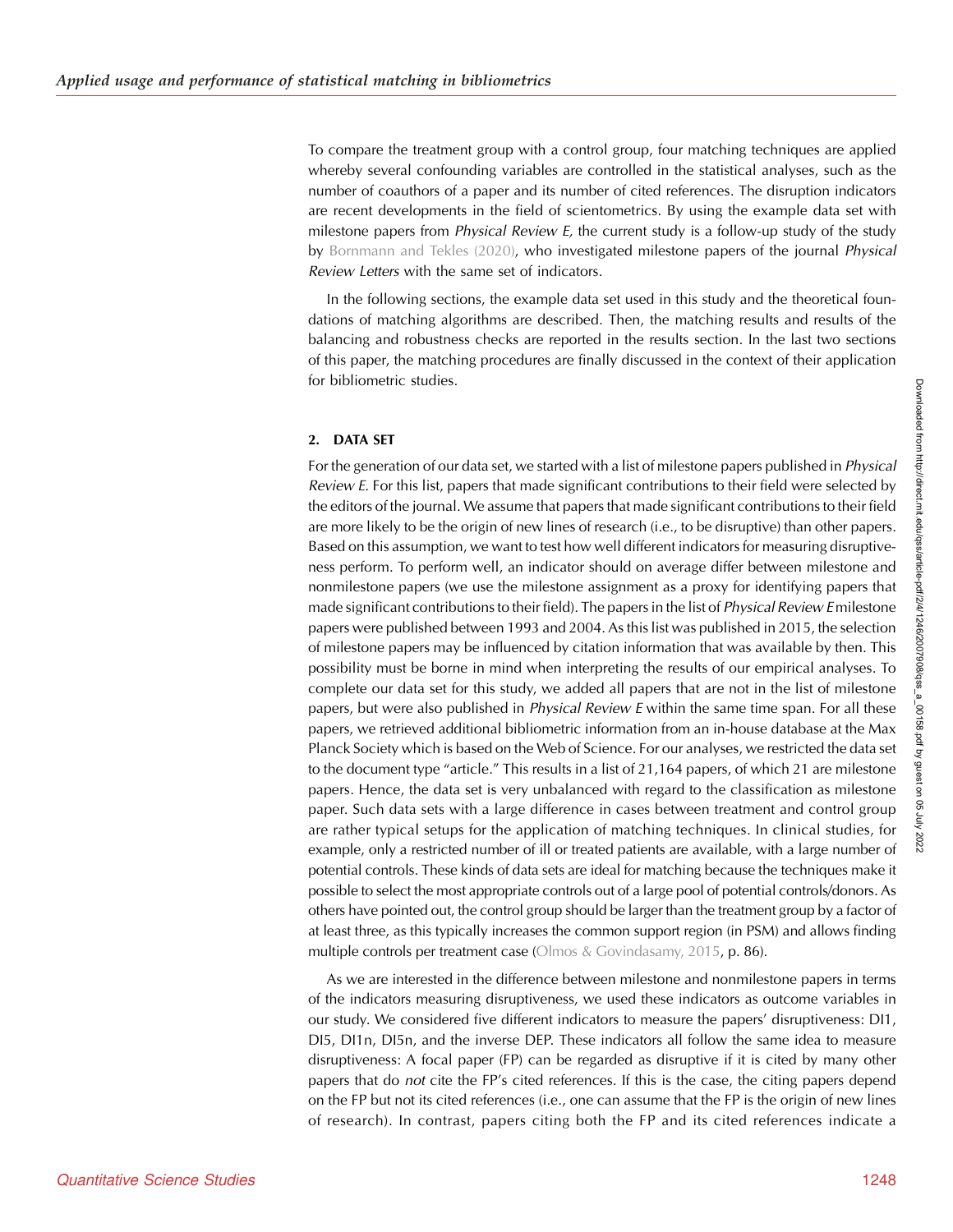<span id="page-3-0"></span>

 $N_i^l = |\{j_m | j_m \text{ cites FP and at least } l \text{ of FP's cited references}\}|$  $N_i = |\{i_1, i_2, ...\}|$  $N_k = |\{k_1, k_2, ...\}|$   $N_{j \times cited} = |\{(j_m, p_n)|p_n \text{ is cited by } j_m \text{ and } FP\}|$ 



developmental FP. This idea of measuring disruptiveness has been introduced recently in the context of patent analysis by [Funk and Owen-Smith \(2017\).](#page-23-0) [Wu, Wang, and Evans \(2019\)](#page-24-0) were the first to apply this concept to scientific publications by introducing the indicator DI1. The calculation of DI1 for a given FP is based on three terms (see Figure 1):  $N_i$  (the number of papers citing the FP but none of the FP's cited references),  $N_j^1$  (the number of papers citing the FP and at least one of the FP's cited references) and  $N_k$  (the number of papers citing at least one of the FP's cited references but not the FP itself). The formula is based on the idea that  $N_i$ exceeds  $\mathcal{N}_j^1$  if the FP is disruptive. By including  $\mathcal{N}_{k}$ , the indicator also considers how strong the citation impact of the FP is compared to its cited references.

Since the introduction of DI1, several modifications of this indicator have been proposed. Out of these modified disruption indicators, we considered DI5, DI1n, and DI5n in this study because they showed good results in existing studies assessing their convergent validity ([Bornmann, Devarakonda et al., 2019](#page-23-0), [2020](#page-23-0); [Bornmann & Tekles 2020](#page-23-0)). In contrast to DI1, DI5 (which was first introduced in [Bornmann et al., 2019](#page-23-0)) considers how strong the ties between the citing and cited side of FPs are: A developmental FP is only indicated by citing papers that also cite at least five (instead of one) of the FP's cited references, which is captured in the term  $\mathcal{N}_{j}^{5}$  (see Figure 1). D11n and DI5n are designed to measure the field-specific disrup-tiveness of a paper ([Bornmann et al., 2020](#page-23-0)). The definitions of DI1n and DI5n correspond to DI1 and D15, respectively, but the FP's cited references are only considered for determining  $\mathcal{N}_j^5$  and  $N_k$  if they have been cited by other papers published in the same journal and the same year as the FP. All disruption indicators (DI1, DI5, DI1n, and DI5n) in their original form range from −1 to 1, with high (positive) values indicating disruptive papers (high negative values denote continuity in research). In this study, however, we multiplied the indicators by 100 for the statistical analyses to avoid small numbers with many decimal places. This transformation has been chosen to improve the presentation of the results.

Independently of the development of DI1, DI5, DI1n, and DI5n, [Bu, Waltman, and Huang](#page-23-0) [\(2021\)](#page-23-0) proposed another indicator (DEP) that also follows the idea of considering whether the citing papers of an FP cite the FP's cited references or not. Like DI5, DEP takes into account how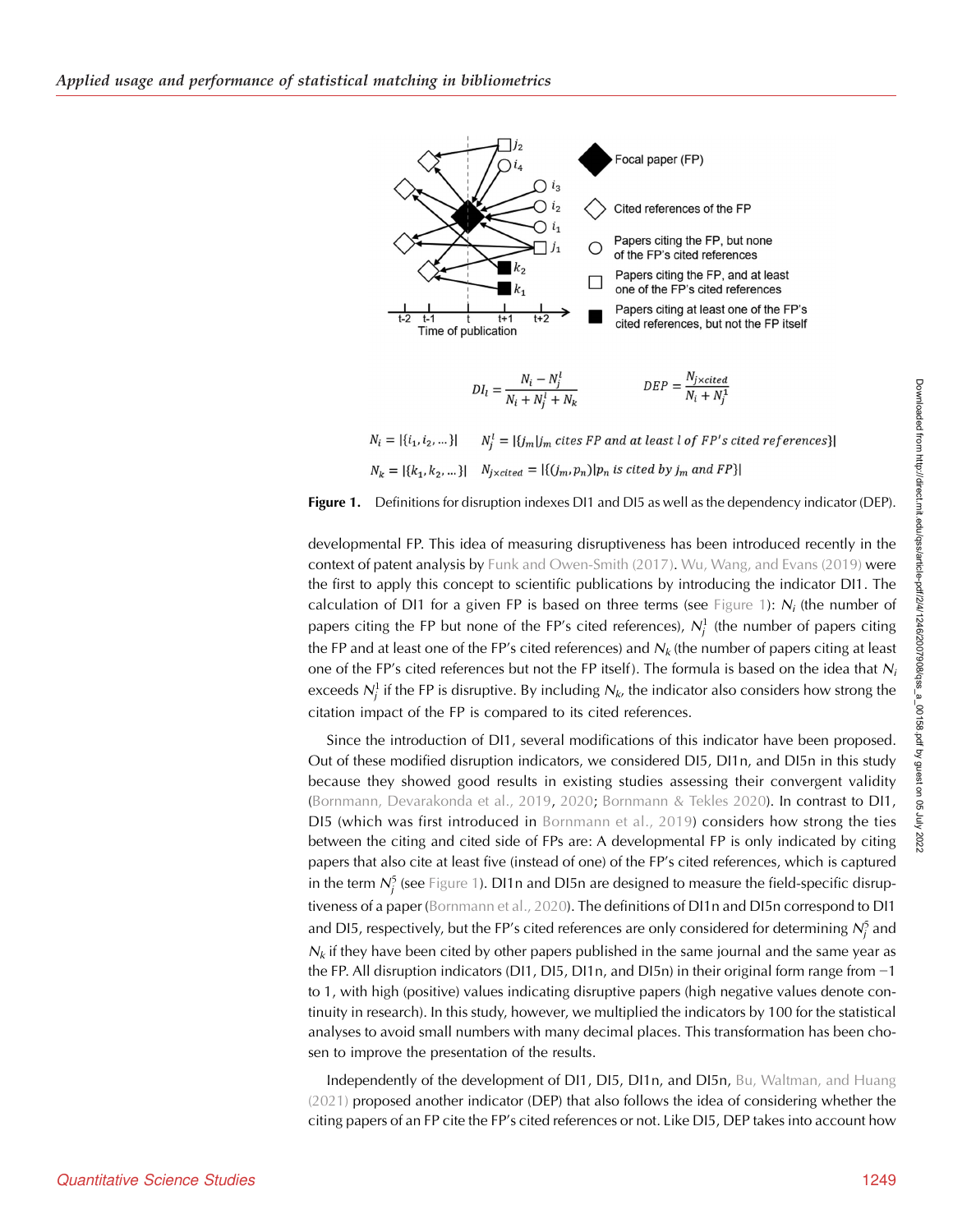strong the ties between the citing and the cited side of FPs are. More specifically, DEP is defined as the average number of citation links from a paper citing the FP to the FP's cited references (see [Figure 1\)](#page-3-0). A high (average) number of such citation links indicates a high dependency of citing papers on earlier work so that disruptiveness is represented by small values of DEP. In contrast to DI1, DI5, DI1n, and DI5n, DEP does not include a term for assessing the FP's citation impact (relative to the FP's cited references). This corresponds to a different notion of disruptiveness than DI1, DI5, DI1n, and DI5n build upon. DI1, DI5, DI1n, and DI5n follow the idea that FPs need to be relevant for a relatively large set of papers (compared to the FPs' cited references) in order to be disruptive. In contrast, the definition of DEP only considers to which extent citing papers refer to the cited references of FPs. To facilitate the comparison between DEP and DI1, and DI5, DI1n, and DI5n, we use the inverse DEP in this study, which is calculated by subtracting the values of DEP from the maximum value plus 1.

Since the introduction of the disruption indicators, some studies on their behavior and their validity have been published. [Bornmann and Tekles \(2019\)](#page-23-0) have shown that it may take several years until the values of DI1 for a given paper reach a constant level. Therefore, a sufficiently long citation window is necessary to produce meaningful results ([Bornmann and Tekles](#page-23-0) [\(2019\)](#page-23-0) suggest a citation window of at least three years). Because the data set of this study only comprises papers that were published in 2004 or earlier, this requirement is fulfilled in our statistical analyses. Other studies have shown that only very few papers score high on DI1, DI5, DI1n, and DI5n, whereas there are usually more papers with high values of the inverse DEP ([Bornmann & Tekles, 2020](#page-23-0)).

[Bornmann et al. \(2019\)](#page-23-0) examined the convergent validity of the disruption indicators by analyzing the relationship between the indicator values and expert-based tags measuring newness of research. The study by [Bornmann and Tekles \(2020\)](#page-23-0) used an external criterion for disruptive research similar to the current study to assess the convergent validity of the disruption indicators: a list of milestone papers published in the journal Physical Review Letters which were selected by the editors of the journal. Both of these studies found a considerable relationship between the disruption indicators and the external criteria for disruptiveness. However, both studies also found a stronger relationship between the external criteria for disruptiveness and citation impact. A similar finding was reported by [Wei, Zhao et al. \(2020\)](#page-24-0). The findings of these authors reveal that citation impact is a better predictor for Nobel prizewinning papers than disruptiveness in terms of DI1.

In the current study, we analyze whether milestone papers score higher in terms of the disruption indicators than the other papers published in the same journal. As the milestone papers were selected a few years after their publication, the citation impact may have played a role in the selection process. Therefore, the citation impact is very likely to be a good predictor for milestone papers. At the same time, the definitions of the disruption indicators also depend on citation patterns that may be related to citation impact and variables influencing the citation impact. Thus, citation impact is a confounder for the effect of the milestone variable on the disruption indicators. To focus on this question, we compare the disruption indicator values of milestone and nonmilestone papers, which are comparable aside from the milestone assignment, by controlling the following variables in our analyses. These variables may have a considerable effect on citation impact.

The first variable is the number of coauthors. Due to the effects of self-citations and net-work effects [\(Valderas, Bentley et al., 2007\)](#page-24-0), this number might have an effect on citations, as different studies have demonstrated (e.g., [Beaver, 2004](#page-22-0); [Fok & Franses, 2007;](#page-23-0) [Tregenza, 2002](#page-24-0); [van Wesel, Wyatt, & ten Haaf, 2014\)](#page-24-0) and thus be a potential confounder. In this study, we use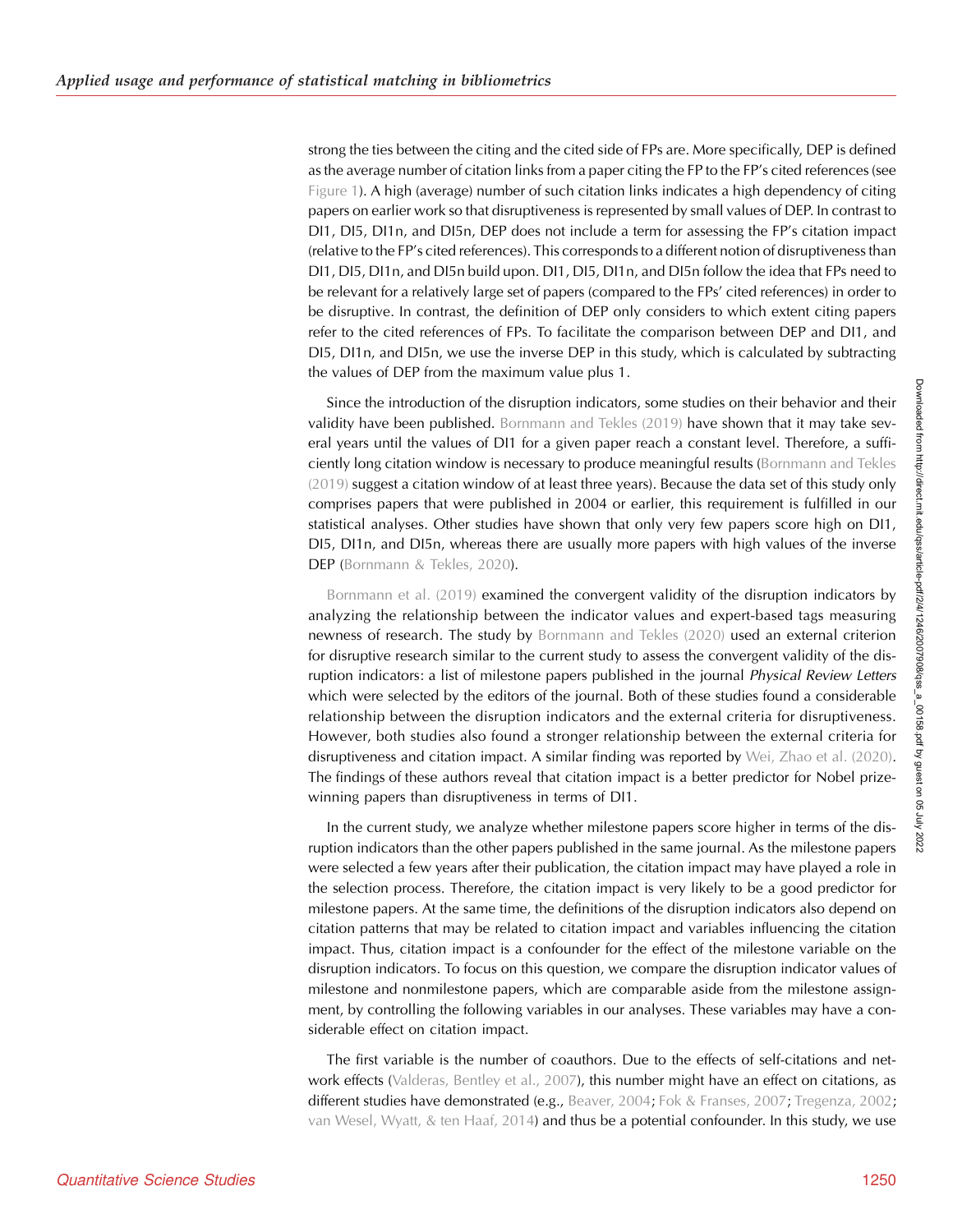the raw variable with values from 1 to 27. One extreme outlier from the control group with more than 100 coauthors is excluded.

The second control variable is the number of countries involved in a paper, which might have some effects regarding a national citation bias ([Gingras & Khelfaoui, 2018\)](#page-23-0). We transform this variable into a binary one (one country versus multiple countries) as there are only very few papers with many countries and it would be difficult to find appropriate matches.

The third variable is the age of each paper in terms of the years since publication. Older papers have had more time to be cited, which might influence their status ([Seglen, 1992](#page-24-0)) and also the disruption indicator score [\(Bornmann & Tekles, 2019](#page-23-0)). This variable includes integers ranging from 1 to 12 years since publication.

The fourth control variable is the number of references cited by a paper. Multiple studies have shown a relation between the number of citations and the number of cited references (e.g., [Ahlgren, Colliander, & Sjögårde, 2018;](#page-22-0) [Fok & Franses, 2007](#page-23-0); [Peters & van Raan,](#page-24-0) [1994;](#page-24-0) [Yu & Yu, 2014](#page-24-0)). Although presumably not as relevant as in regular regression analyses, we use the log-transformed count of the number of references, as this gives a normally distributed variable which might be beneficial for the CEM cut-off algorithm.

Only papers with complete information on all relevant variables are retained for the statistical analyses (listwise deletion). Because the citation distributions of the milestone papers and the nonmilestone papers in our data set are very different, it is not possible to include the citation impact itself in the matching procedure. By restricting the data set to those papers that have at least as many citations as the least cited milestone paper, it is nevertheless possible to control for citation impact to a certain extent. We additionally used this restricted data set besides the data set including all papers to investigate the robustness of the empirical results.

# 3. STATISTICAL MATCHING

The general idea behind statistical matching is to simulate an experimental design when only observational data are available to make (causal) inferences. In an experiment, usually two groups are compared: treatment and control. The randomized allocation process in the experiment guarantees that both groups are similar, on average, with respect to observed and unobserved characteristics before the treatment is applied. Matching tries to mimic this process by balancing known covariates in both groups. The balancing creates a statistical comparison where treatment and control are similar, at least with respect to measured covariates. If all relevant confounding factors are accounted for in statistical matching, causal effects can be estimated. Usually, balancing the observed covariates can help to balance unobserved covariates that are correlated with observed ones; hence, balancing is relevant for reaching high quality results [\(Caliendo & Kopeinig, 2008](#page-23-0), p. 18). However, this cannot be proven statistically but must be defended with theoretical arguments. In the following, we present the advantages and challenges of statistical matching. We summarize various techniques that we empirically test using the example data set.

#### 3.1. Advantages and Disadvantages of Statistical Matching

Matching techniques have several advantages (compared to other statistics) for bibliometric analyses:

First, the techniques are conceptually close to the counterfactual framework ([Morgan &](#page-24-0) [Winship, 2015\)](#page-24-0): Causal effects are estimated by generating a counterfactual situation whereby cases are observed with the nonfactual status (that is, treatment and control are swapped). In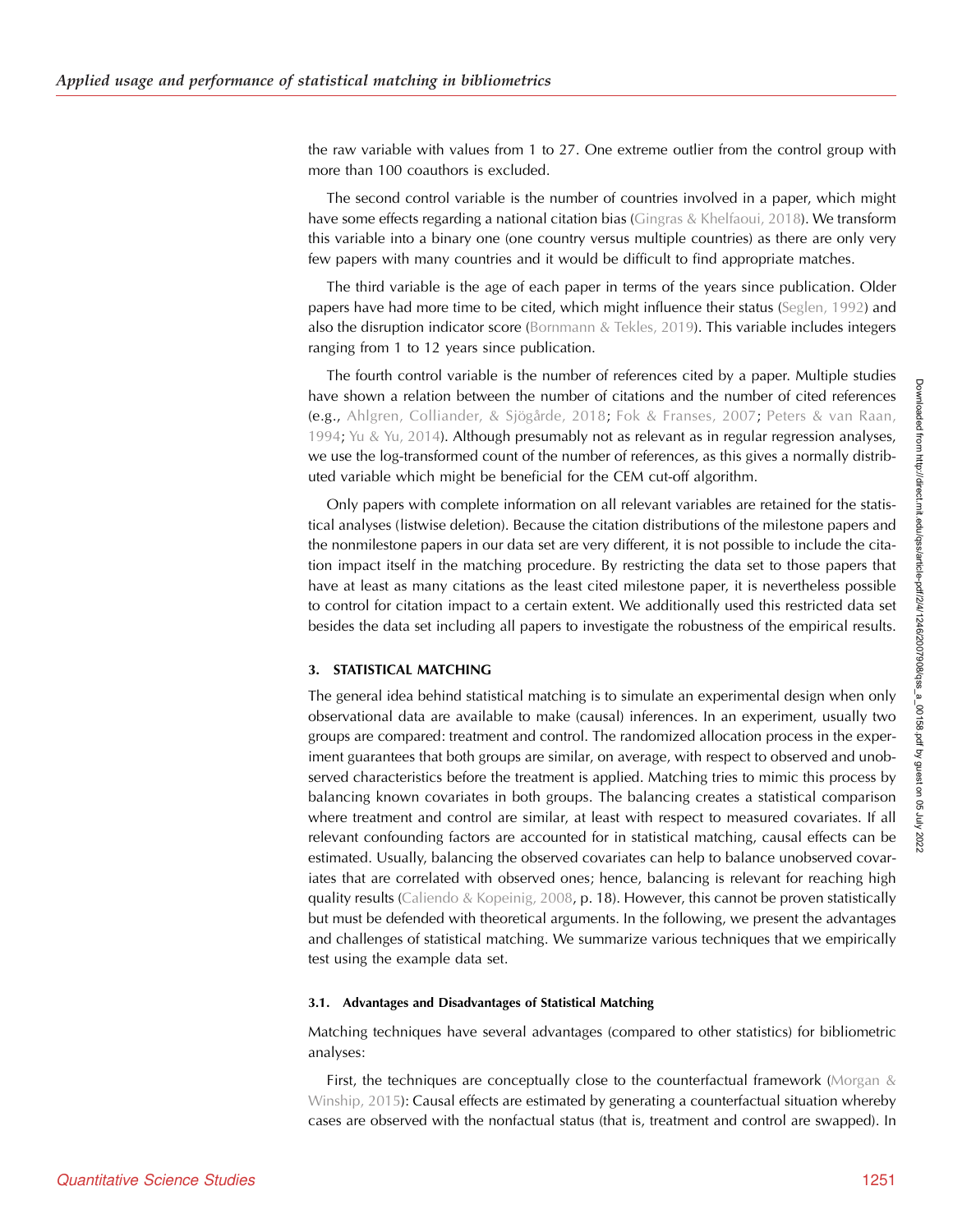reality, however, this status does not exist. A case can only either have a treatment status or a control status. Matching approaches nevertheless follow this concept by comparing treated and untreated observations that are comparable with regard to the control variables considered. The idea behind the matching approach is that a treated (untreated) observation would, if it were untreated (treated), behave similarly to an actually untreated (treated) observation with comparable values for the control variables. This means for the empirical example of this study that a milestone paper would behave like a regular paper with similar values for certain control variables (number of coauthors, number of cited references, etc.). The only reason why the two papers behave differently is that one is a milestone paper and the other is not.

Second, the functional form of the relationship between treatment and outcome can be ignored. Although other methods such as linear regressions assume a strictly linear relationship and violations of this assumption can lead to severe biases in the results, matching is agnostic about this relation and reduces the number of specifications that the researcher has to check. This advantage is of special relevance for bibliometrics, as bibliometric data are usually concerned with skewed distributions.

Third, statistical matching allows the user to inspect the quality of the matching, which is an integral aspect of the validity of the estimated effects. Regression models can be considered to be rather opaque, as only regression coefficients are computed. Although the coefficients report the overall effect of a variable under the control of all other independent variables in the model, we are not informed about the validity of the findings. The computed coefficients might be based on highly dissimilar groups, which would invalidate the findings. With matching, the degree of similarity between treatment and control can be assessed after the procedure is performed. It can be examined whether the matching produced highly similar comparison groups or not. If this assumption is violated in matching, the researcher knows that the results must be regarded with uttermost caution (the results probably cannot reveal any unbiased effects). For example, suppose that in a regression model a severe imbalance between treatment and control exists and, even after adjustment, a milestone paper has 10 authors on average and a regular paper only has two. The computed coefficient would be biased because this confounding factor could not be adjusted for. This is invisible to the user, however, who only sees the final coefficient and does not see how the groups were adjusted. Matching designs make these aspects transparent.

Fourth, in comparison to linear regressions that only report a single coefficient, matching allows the computation of multiple estimators with distinct meaning. Average treatment effects (ATEs) correspond to the regression coefficients (betas). ATEs can be interpreted as follows: Suppose a case is randomly selected for treatment. The effect is estimated as the counterfactual effect in comparison to the outcome that would have occurred if the case had been selected for the control group. In other words, the ATE is the effect for the "average" case in the sample. ATEs can be decomposed into ATT (average treatment effect on the treated) and ATC (average treatment effect on the control). ATT is the effect of treatment on those cases that actually received it, and ATC is the counterfactual effect of a case if it would have been treated. Hence, ATE is computed as the weighted mean of ATT and ATC. Depending on the research question, analyzing ATT, ATC, and their difference might be of special interest.

Like all other statistics, matching techniques have several disadvantages that should also be taken into account. The disadvantages are basically the counterparts to the advantages. As neither functional forms nor the separate contribution of control variables can be inspected, these techniques cannot replace regular regression designs. The techniques can be especially used for estimating treatment effects when the concrete functional form between treatment and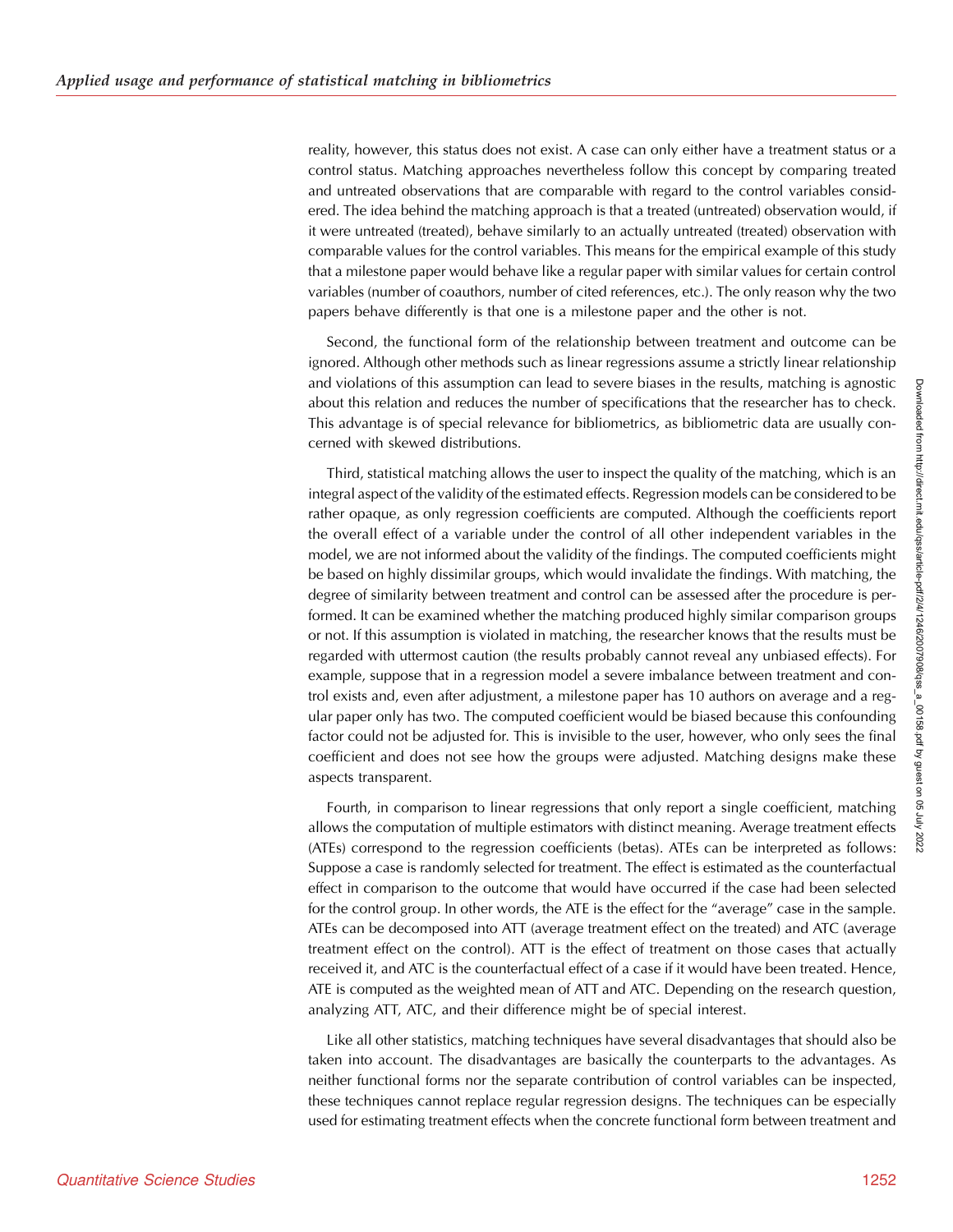outcome is irrelevant. Whenever a treatment is binary, this aspect can be ignored, as there is no functional form to be estimated. For other research questions dealing with *continuous* treatment variables, regression designs might be the better choice. In addition, regression techniques allow for the inspection of effects of multiple independent variables simultaneously, that is, under control of all other independent variables. This makes it possible to estimate how the independent variables *jointly* affect the outcome. In contrast, matching techniques only quantify the effect of the single treatment variable. All other control variables in the model are not further explained or quantified; coefficients are not computed for them. Furthermore, the functional form between treatment and outcome can be estimated using regression models. This functional form can be, for example, linear, quadratic, or exponential, depending on certain assumptions. The selection of the functional form is not possible for matching algorithms; they only compute single treatment effects. However, the functional form is often irrelevant in experimental designs, which matching algorithms attempt to mimic.

#### 3.2. Matching for Causal Inference

Establishing causal relationships is one of the most important yet also most difficult aspects in data analysis, especially for policy-making and evaluation. Matching is a method that facilitates causal inference and especially causality according to [Rubin \(1974\).](#page-24-0) In our case study, however, we are not interested in the analysis of a (potentially causal) effect of the milestone assignment on disruptiveness. Our goal is to test whether disruption indicators work as they are supposed to work. If this is the case, milestone assignments (a proxy for disruptiveness) should be associated with disruption indicator values. Therefore, matching approaches are a reasonable choice in this situation, because they allow us to control for the possible confounders mentioned in Section 2. By controlling confounders, associations between milestone assignments and disruption indicator values would not be due to confounding of control variables. Using matching approaches also allows us to assess matching quality. This is important in our case given the large control group (see also the advantages of matching approaches mentioned in Section 3.1).

With regard to using matching approaches for causal inference, we encourage the reader to have a look at the steadily growing body of literature and especially consult the works of [Imbens and Rubin \(2015\)](#page-23-0), [Morgan and Winship \(2015\),](#page-24-0) [Pearl \(2009\)](#page-24-0), and [Pearl, Glymour,](#page-24-0) [and Jewell \(2016\)](#page-24-0). The authors target the social sciences and provide detailed examples. A nontechnical introduction for laypersons is given by [Pearl and Mackenzie \(2019\).](#page-24-0) Whether or not the results of matching can be interpreted as causal effects depends on whether researchers are able to establish thoroughly that all assumptions for causal inference are indeed fulfilled. This can be achieved by theoretical and careful argumentation: No statistical test can derive whether or not a result is a causal effect. When researchers are not able to argue convincingly that all requirements are met, they should highlight the associational character of the findings. They cannot rule out hidden variable bias (for example).

#### 3.3. An Overview of Various Matching Algorithms

After explaining the advantages and disadvantages of matching techniques in general, we present in the following an overview of various matching algorithms and explain their approaches to generate a balanced sample. Depending on the research questions, data sets, and designs of a certain bibliometric study, one of the matching algorithms might yield the most robust results. In this study, we apply four algorithms to the example data set; however, this is usually not feasible in a typical bibliometric paper. Our suggestion is therefore to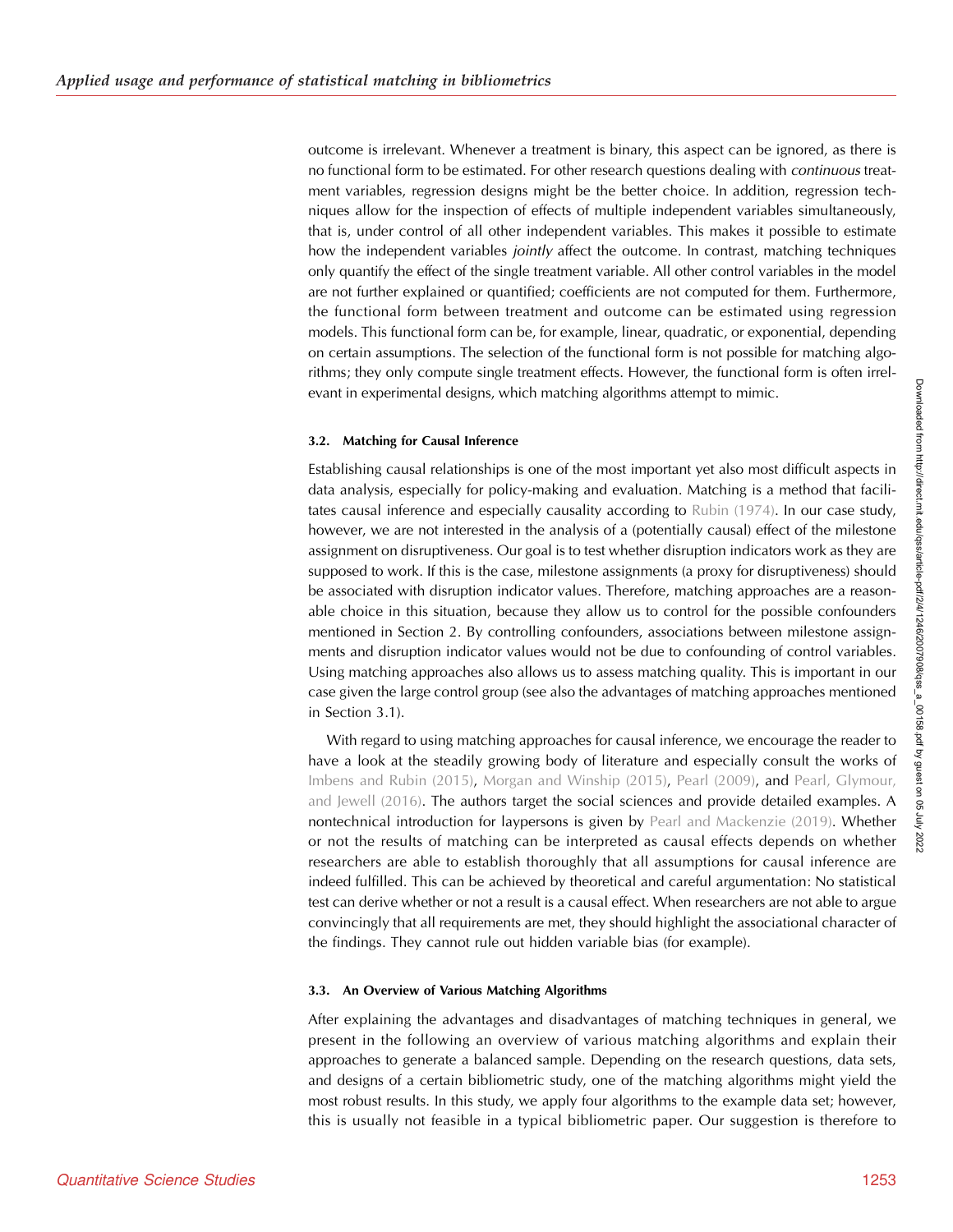compare at least a few algorithms with quite different statistical approaches (for example, CEM and EB) and inspect the quality of the findings. The selection of the algorithm should then be based on the most stable findings.

#### 3.3.1. Propensity score matching (PSM)

To model the selection into treatment, a logistic (alternatively probit) model is used where the binary treatment status is the dependent variable and all potential confounders are independent variables. The model computes the individual probability for each case to be selected for treatment as a number between 0 and 1 ([Rosenbaum & Rubin, 1983\)](#page-24-0). Because the potential confounders are relevant for the score, a case with a high individual propensity score has a high probability of being selected for treatment, even if the factual status is the control condition. Before matching, the region of common support for both treatment and control group should be reviewed: the computed propensity scores are compared between the groups. Only those cases are retained that have a value that is also available in the other group. For example, when the propensity score ranges from 5 to 60 in the control group and from 10 to 75 in the treatment group, the region of common support is from 10 to 60. There are no clear guidelines in the literature about whether imposing this restriction is always necessary, as it usually leads to a reduction of available cases. Modern implementations, in particular, of PSM, such as kernel-matching, usually do not benefit much from this restriction. In the analyses of this study we impose the common support restriction. After computing and restricting the propensity scores, cases are matched on it. For each case in the treatment group, one or multiple cases from the control group are selected, which should have an identical or very similar score.

Nearest-neighbor matching selects up to *n* neighbors for each treated case ([Caliendo &](#page-23-0) [Kopeinig, 2008\)](#page-23-0). It is probably the most popular derivation of the general matching idea, as the assumptions are easy to comprehend, and it is implemented in many statistical software packages. By introducing a caliper (the maximum distance of two neighbors with respect to the propensity score), results can be improved as bad matches are avoided. By setting the caliper the user can adjust the balance between finding many matches and finding especially close matches. The mean differences in the outcome variable between matched cases can be compared to estimate the unbiased effect of the treatment. A similar propensity score guarantees that, on average, the cases are similar with regard to all control variables. More recent implementations rely on kernel instead of nearest-neighbor matching. Here, instead of selecting *n* neighbors, every single case is used but weighted by the degree of similarity [\(Bittmann,](#page-22-0) [2019\)](#page-22-0). The closer the propensity score of a neighbor, the larger the weight. Although the introduction of kernel weighting usually improves the performance, reported case numbers can be deceptively large when many cases receive a weight close to zero (and contribute basically nothing to the estimation). Let us explain the technique based on our example data set. Instead of finding some similar control papers for a milestone paper which should be the nearest neighbors with respect to the propensity score, every single control paper is utilized as a neighbor. Then, only those control papers with a similar propensity score receive a high weighting, and other control papers with a highly different propensity score are discounted and receive a lower weighting. A very early implementation of the PSM approach is described in [Rosenbaum](#page-24-0) [and Rubin \(1985\)](#page-24-0). Further basic information on the approach can be found in [Abadie and](#page-22-0) [Imbens \(2016\),](#page-22-0) [Heinrich, Maffioli, and Vazquez \(2010\)](#page-23-0), and [Morgan and Winship \(2015\)](#page-24-0). If subgroup analyses are of interest in a study, these should be matched separately.

For the practical application of the technique, various software programs are available such as SPSS [\(Thoemmes, 2012\)](#page-24-0), Stata ([Jann, 2017a](#page-23-0)), and R [\(Randolph, Falbe et al., 2014;](#page-24-0) [Olmos &](#page-24-0) [Govindasamy, 2015](#page-24-0)). Although nowadays PSM is probably the most popular among the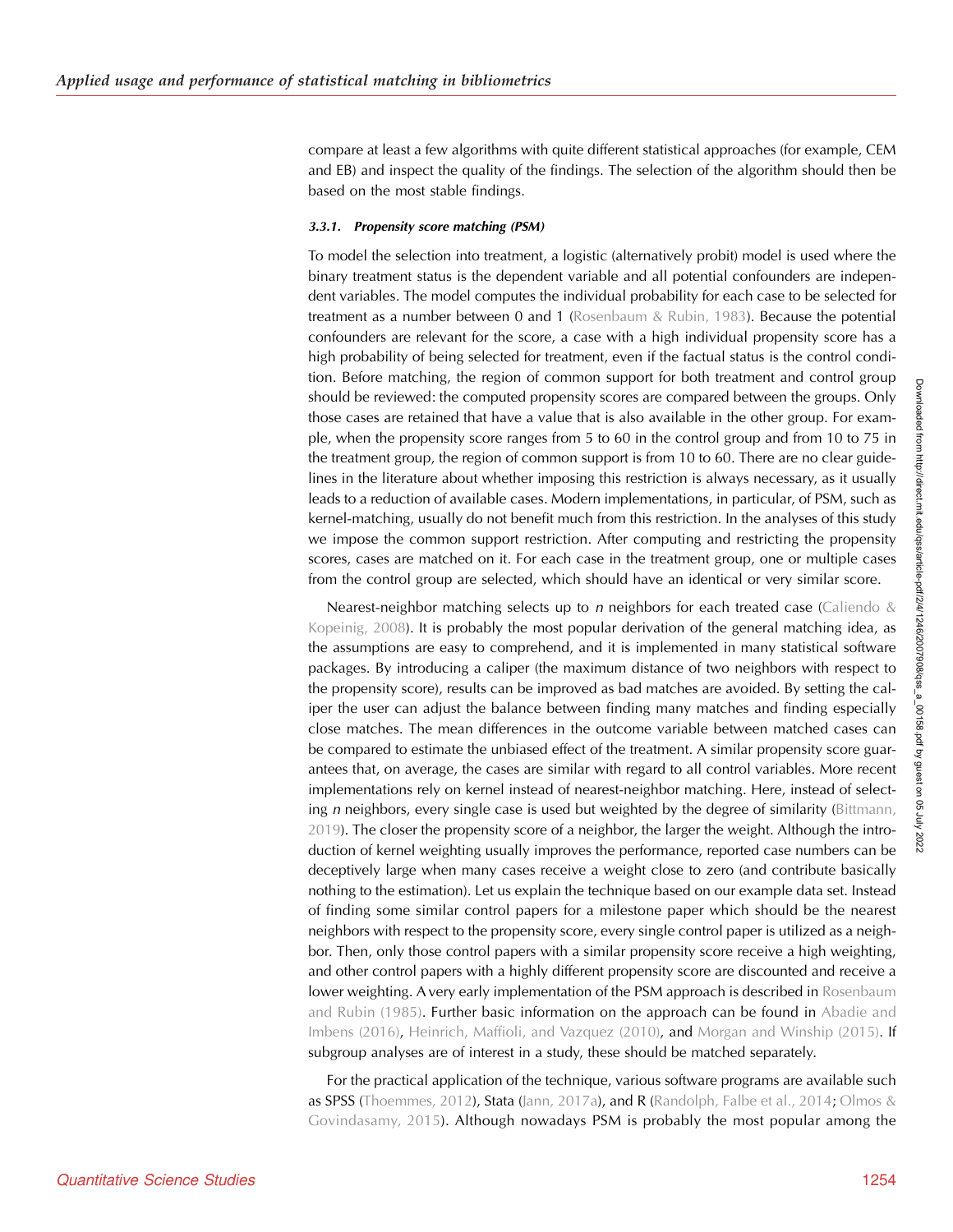matching algorithms, some researchers argue that it might lead to an *increased* imbalance between groups ([King & Nielsen, 2019\)](#page-24-0) and might be inefficient [\(Frölich, 2007](#page-23-0)). Others counter that these downsides are only valid for rather crude PSM variants (one-to-one matching without replacement) and more recent implementations such as kernel matching do not display these problems [\(Jann, 2017b\)](#page-23-0). In any case, due to its overall popularity and widespread use, we include PSM in this study and compare its performance with other algorithms. A further option to consider is the usage of regression adjustment, that is using the computed propensity score as a further control variable or stratifying the analyses based on propensity score levels (D'[Agostino Jr., 1998\)](#page-23-0).

#### 3.3.2. Inverse probability weighting (IPTW)

Similar to PSM, IPTW relies on the propensity scores, which are calculated as described above; the same rules hold for selecting a region of common support. Each case receives a weight which is the inverse of the probability of receiving the factual status (Horvitz  $\&$ [Thompson, 1952](#page-23-0)). For example, case  $n_i$  in the treatment group receives the weight  $w_i =$  $1/p_i$  (Treatment), whereby  $p_i$  (Treatment) is the individual propensity score of this case. Cases in the control group receive the weighting  $w_i = 1/[1 - p_i(\text{Treatment})]$ . That means that a case with a low probability of treatment in the treatment group receives a high weighting because it is similar to the untreated cases and enables a comparison. Cases with a high probability of treatment in the treatment group are weighted down, as there are many similar cases available with the same status. The calculation of the effect is then the weighted difference of means between the two groups. More information on the technique can be found in [Austin and Stuart](#page-22-0) [\(2015\)](#page-22-0) and [Halpern \(2014\).](#page-23-0)

#### 3.3.3. Coarsened exact matching (CEM)

Instead of relying on a propensity score, CEM attempts to find perfect matches. A perfect match occurs when there is a case available with a different treatment status but otherwise exactly the same characteristics (e.g., the same number of coauthors). Because the "curse of dimensionality" usually prevents the finding of perfect matches when the number of control variables is large, coarsening is used as a potential remedy (lacus, King, & Porro, 2012). For example, a continuous variable with a large number of distinct values is coarsened into a prespecified number of categories, such as quintiles. Matching is then performed based on quintile categories and the original information is retained. After matching based on the coarsened variables, the final effects are calculated as differences in the outcome variable between group means using the original and unchanged dependent variable.

The finer the degree of coarsening, the lower the number of potential matches. It is up to the user of CEM to test different coarsening rules and to find a balance between large numbers of matches and high levels of detail and matching precision. For creating and selecting categories, multiple rules and algorithms are available. Suppose, for example, a user matches treatment and control papers based on their citation counts. As citation counts is a continuous variable, it might be impossible to find a perfect match for a paper with a specific number of citations, because no other paper in the control group has exactly this number. However, another paper is available having just one citation more. Through coarsening based on quintiles, both papers end up in the same quintile (a group of papers within a certain range of citation counts). The treatment paper with the specific number of citations has a match, therefore—albeit not a perfect match.

By coarsening, the aforementioned "curse of dimensionality" can be greatly ameliorated when many independent variables are included in a model. In our example data set, the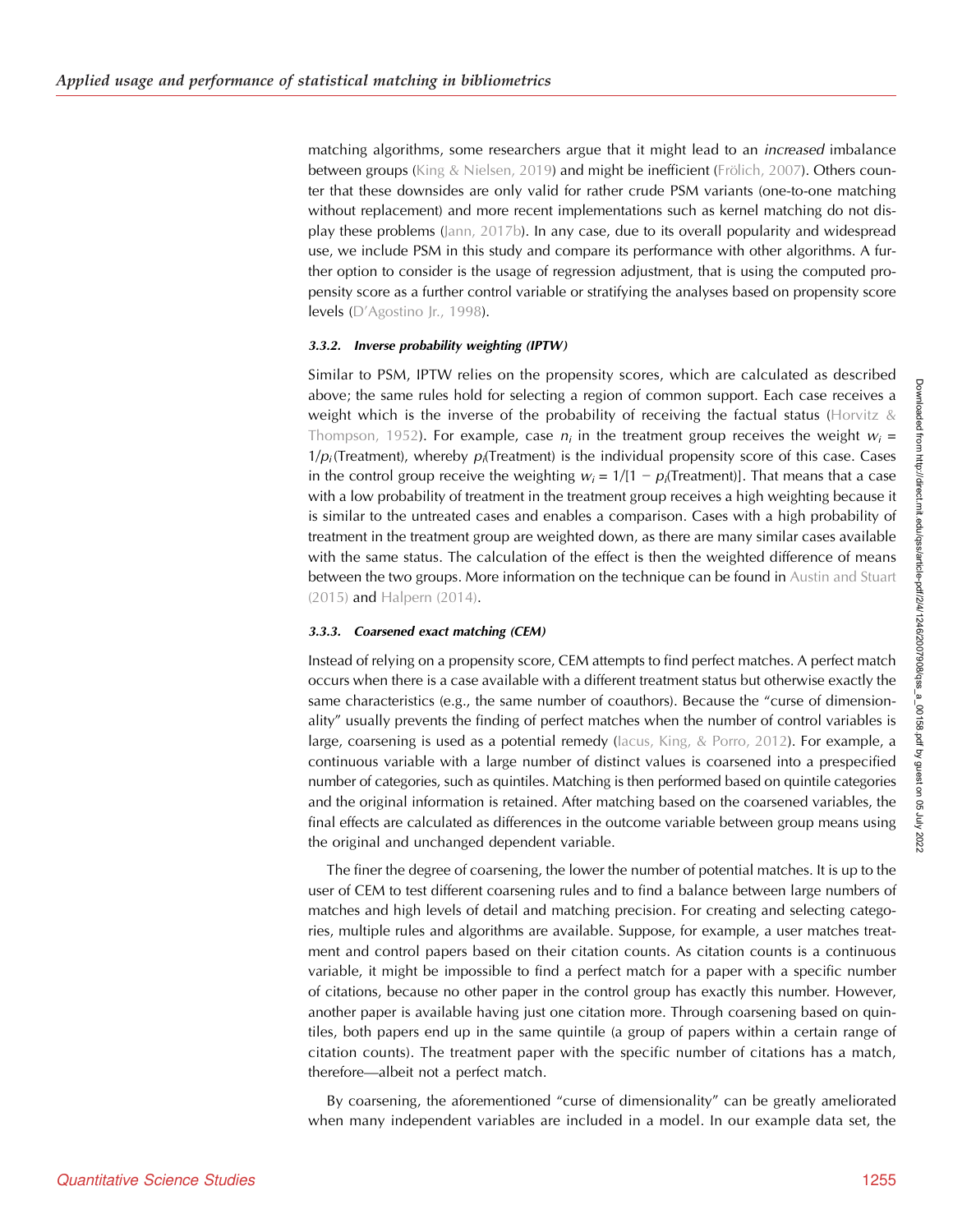binary variable "number of countries" is matched perfectly (because there are only two categories available and further coarsening is impossible). For more information on how to apply CEM, including practical examples, see [Guarcello, Levine et al. \(2017\)](#page-23-0), [Schurer, Alspach et al.](#page-24-0) [\(2016\)](#page-24-0), and [Stevens, King, and Shibuya \(2010\)](#page-24-0).

#### 3.3.4. Entropy balancing (EB)

In contrast to PSM, IPTW, and CEM, EB turns around the matching process. Instead of selecting similar cases and testing for balance afterwards, EB forces balancing with respect to prespecified conditions and generates matches according to the constraints by reweighting cases ([Hainmueller, 2012](#page-23-0)). As this technique is highly flexible, the user can select various statistical moments that must be matched. These moments are usually means (first moment) and variances (second moment) of the independent variables. EB can be generalized to higher moments as well and some statistical packages allow matching of the skewness or even covariances.

After selecting the constraints, a loss function is used to meet the constraints. Each case receives a weight that is applied when group differences are computed. Constraints might not be met due to small sample sizes, a large number of constraints (matching multiple moments and covariances), or a strong imbalance between treatment and control group. If the constraints are not met, the algorithm does not converge and cannot yield an estimation. As a possible solution, the user can reduce the number of constraints. If the algorithm converges, the specified moments are basically guaranteed to be equal. The balancing should be close to an ideal state. A failure of balancing here might be a good indication for the user that other matching methods also provide suboptimal results. Further information on EB is available in [Abadie, Diamond, and Hainmueller \(2010\),](#page-22-0) [Amusa, Zewotir, and North \(2019\)](#page-22-0), and [Zhao and Percival \(2016\)](#page-24-0).

#### 3.4. Software

All the results presented in the following are computed using Stata 16.1 and the user-written software package kmatch [\(Jann, 2017a\)](#page-23-0), which implements all of the matching algorithms described above. In the supplemental material, we also provide results computed using R as an additional robustness check (and to demonstrate that R can be equally used for matching as Stata). For the R analyses, we used the R packages MatchIt  $(Ho, Imai et al., 2011)$  $(Ho, Imai et al., 2011)$ , ebal ([Hainmueller, 2014](#page-23-0)), and boot ([Canty & Ripley, 2021\)](#page-23-0).

#### 4. RESULTS

#### 4.1. Descriptive Statistics

[Table 1](#page-11-0) presents basic descriptive statistics for the milestone and regular papers included in this study. Although the asymmetry regarding the number of milestone papers to regular papers is extreme, the distribution of the control variables is very similar. For example, the number of coauthors involved and the number of cited references is comparable and not statistically significantly different between milestone and regular papers. Only the time since publication is statistically significantly different between both groups. In contrast to most of the control variables, most outcome variables display statistically significant differences between regular and milestone papers.

[Figure 3](#page-13-0) presents distributions of the outcome variables graphically using histograms. The histograms show that most of the values for DI1, DI5, DI1n, and DI5n lie in a small range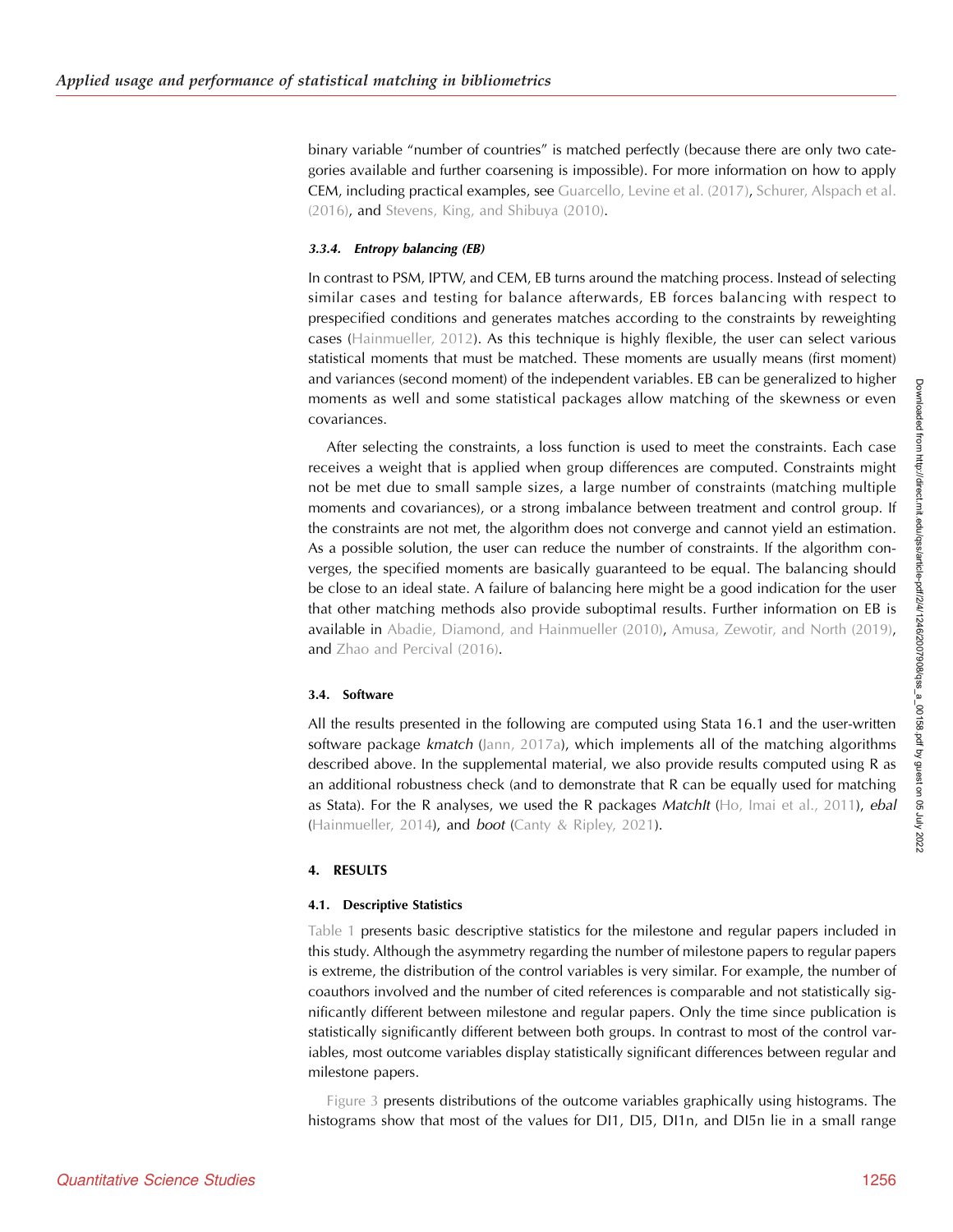<span id="page-11-0"></span>

|                                                           | Minimum                       | <b>Maximum</b> | Mean                            | <b>Standard deviation</b> | Median   |
|-----------------------------------------------------------|-------------------------------|----------------|---------------------------------|---------------------------|----------|
|                                                           | Milestone papers ( $N = 21$ ) |                |                                 |                           |          |
| Multiple countries involved                               | 0.000                         | 1.000          | 0.381                           | 0.498                     | 0.000    |
| Number of coauthors                                       | 1.000                         | 6.000          | 2.905                           | 1.480                     | 3.000    |
| Years since publication (2005)                            | 1.000                         | 12.000         | $7.048*$                        | 3.263                     | 7.000    |
| Logarithmized number of cited references                  | 2.565                         | 4.331          | $3.516**$                       | 0.486                     | 3.497    |
| DI1(DV)                                                   | $-10.306$                     | 27.217         | 0.953                           | 9.888                     | $-2.826$ |
| DI5(DV)                                                   | $-0.663$                      | 32.702         | 7.333***                        | 11.291                    | 1.893    |
| DI1n (DV)                                                 | $-0.072$                      | 0.085          | $-0.023***$                     | 0.037                     | $-0.030$ |
| DI5n (DV)                                                 | $-0.028$                      | 0.125          | $0.015***$                      | 0.038                     | $-0.001$ |
| DEP (inverse) (DV)                                        | 28.176                        | 30.742         | 29.779**                        | 0.815                     | 29.962   |
|                                                           |                               |                | Regular papers ( $N = 21,143$ ) |                           |          |
| Multiple countries involved                               | 0.000                         | 1.000          | 0.468                           | 0.499                     | 0.000    |
| Number of coauthors                                       | 1.000                         | 27.000         | 2.815                           | 1.644                     | 2.000    |
| Years since publication (2005)                            | 1.000                         | 12.000         | 5.593                           | 3.215                     | 5.000    |
| Logarithmized number of cited references                  | 0.000                         | 5.094          | 3.217                           | 0.506                     | 3.219    |
| DI1(DV)                                                   | $-64.516$                     | 91.566         | $-0.636$                        | 2.676                     | $-0.313$ |
| DI5(DV)                                                   | $-15.385$                     | 93.902         | 0.453                           | 2.884                     | 0.000    |
| D11n (DV)                                                 | $-0.115$                      | 0.102          | $-0.001$                        | 0.003                     | $-0.001$ |
| $D\hspace{-.1em}\rule{0.7pt}{1.1em}\hspace{1.5em}5n$ (DV) | $-0.024$                      | 0.215          | $-0.000$                        | 0.002                     | $-0.000$ |
| DEP (inverse) (DV)                                        | 1.000                         | 31.000         | 28.325                          | 2.127                     | 28.765   |

Table 1. Descriptive statistics for the entire sample

Notes. Asterisks in column "Mean" indicate whether group differences between regular and milestone papers are statistically significant (based on t-tests).

 $*p < .05, **p < .01, **p < .001$ 

Variables that are used as dependent variables in this study are marked DV.

around 0. There are only a few papers with relatively large or small values for these indicators. In contrast, the distribution for the inverse DEP indicator is less concentrated, even though most papers have values greater than 20. These results are in accord with the results of other empirical analyses concerned with disruption indicators [\(Bornmann & Tekles, 2020](#page-23-0)).

In addition, we use kernel-density plots to visualize how the citation counts differ between regular and milestone papers (see [Figure 2\)](#page-12-0).

The results in the figure reveal that milestone papers are cited more frequently than regular papers. Because we cannot include citation counts as a further control variable (see above), we run robustness checks where we remove all regular papers that have logarithmized citation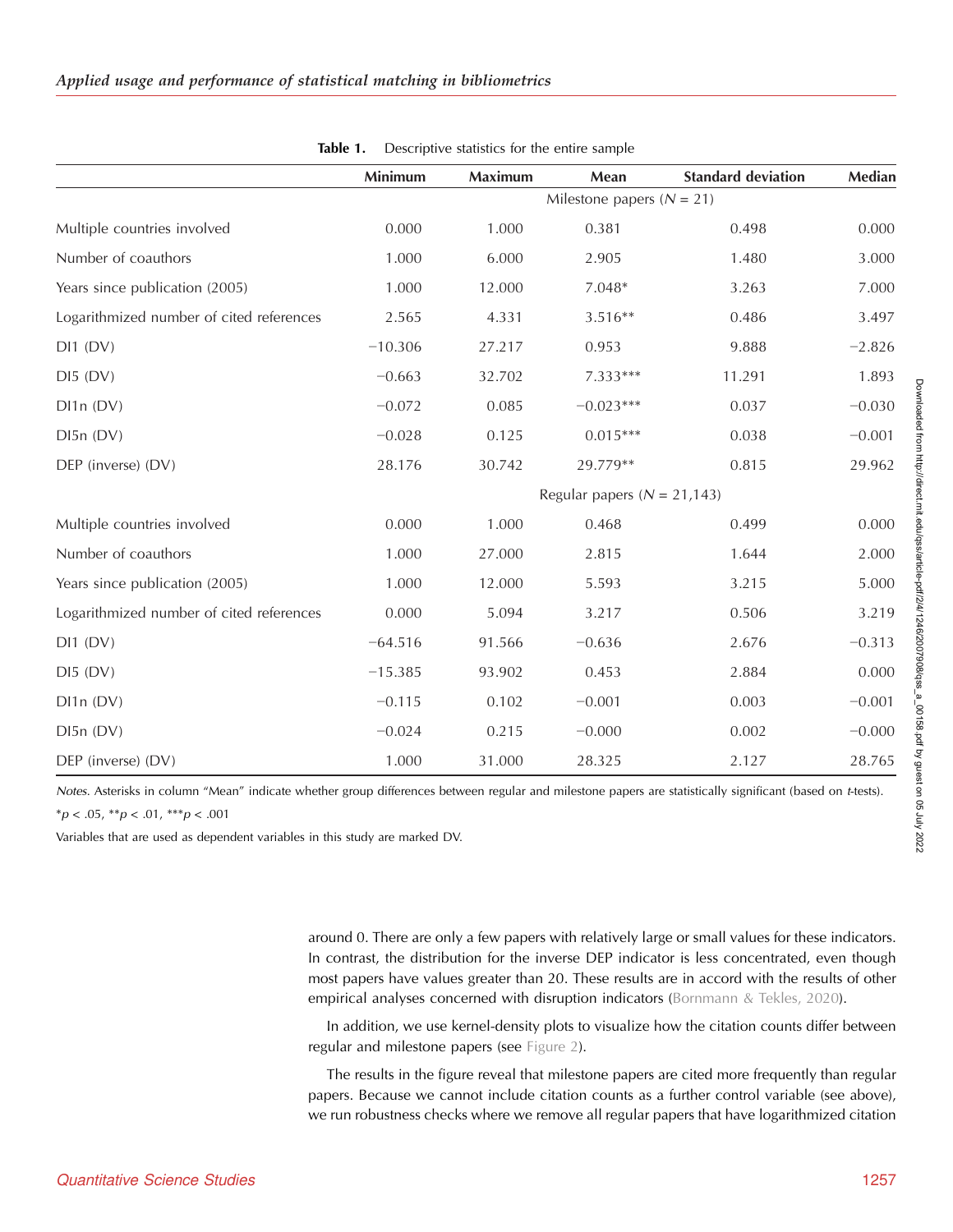<span id="page-12-0"></span>

Figure 2. Comparison of regular and milestone papers with respect to logarithmized citation counts. The lower limit of milestone papers is indicated by the vertical bar.

counts below the lowest value of a milestone paper (5.69), which we indicate in the figure using a vertical bar<sup>2</sup>.

#### 4.2. Balancing and Number of Cases Used

Before we discuss the treatment effect estimates of the various matching techniques based on the example data set in the following sections, we inspect the balancing, as this is relevant for judging the quality of the findings. All matching algorithms make it possible to inspect how well the observed covariates are balanced between treatment and control group. This is done by applying the computed weight to each case and recalculating the summary statistics of all independent variables. Balancing all control variables is a relevant aspect to obtain valid results. Even with balanced covariates, however, unmeasured variables might still be unbalanced and affect the validity of the estimation. When the balance of other influences (variables) is not approximated, a "fair" comparison between the groups is not possible as pretreatment differences are not completely accounted for. For a convenient interpretation of the balancing results, we create a single figure including all relevant information. We check the balancing for means, variances, and skewness. The means are the most relevant outcomes, as they are the first moment and determine the general shape of a distribution. The results are depicted in [Figure 4](#page-14-0).

The covariates are enumerated from 1 to 4  $(1 =$  number of countries,  $2 =$  number of coauthors, 3 = number of cited references, 4 = number of years since publication). "Means" reports the standardized difference between milestone and regular papers. When we look at the results for the PSM algorithm, we notice that differences regarding the means are quite large

<sup>2</sup> Our initial analyses have shown that none of the matching algorithms is able to find an acceptable number of matches when this variable is included as independent variable. Therefore, we decided to use this approach.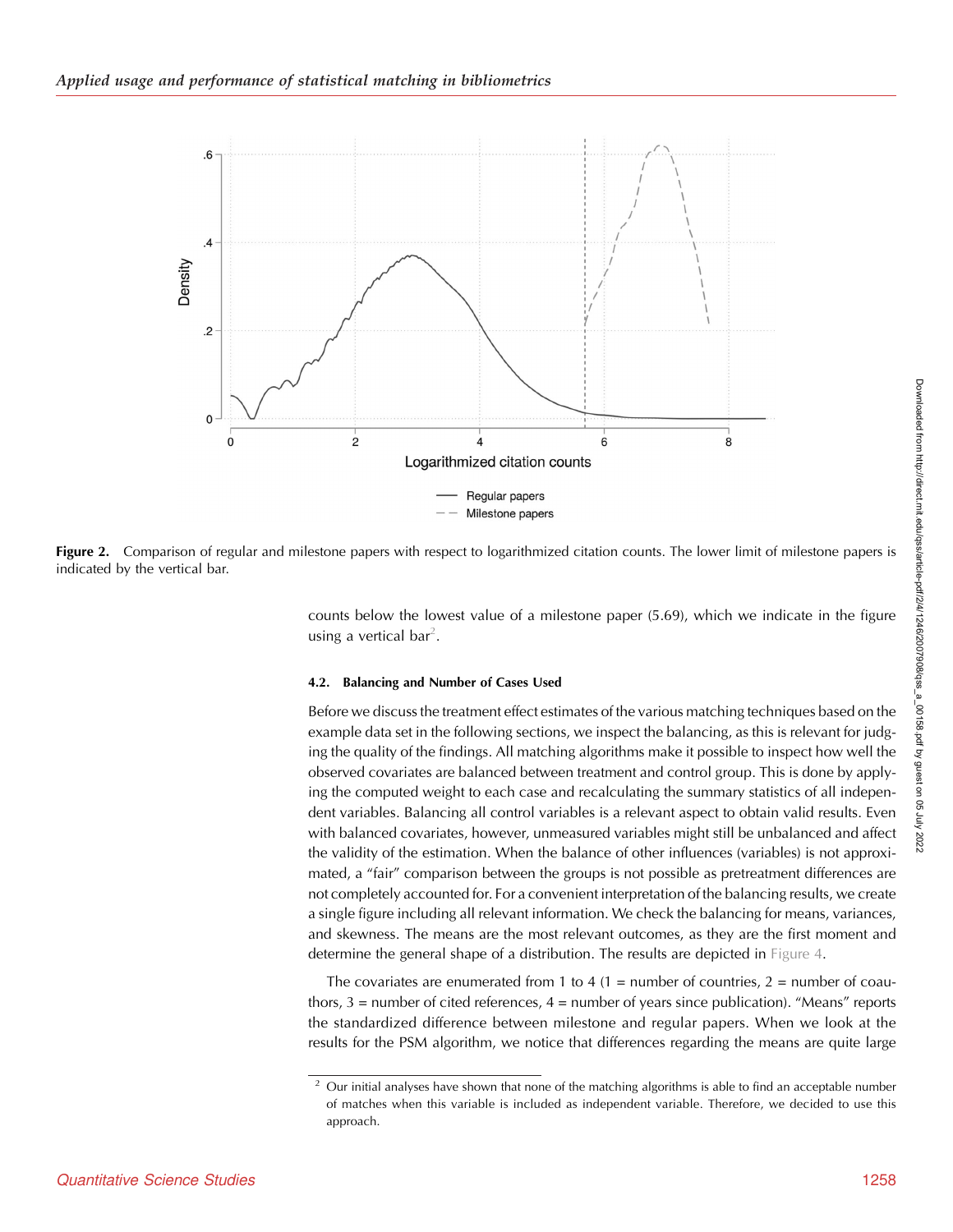<span id="page-13-0"></span>

Figure 3. Distributions of all dependent variables.

and can go up to 0.3. A perfect result would be close to zero. For the variances, the deviations are smaller for most variables (a result of 1 would be ideal because we look at the ratios for this variable). For the third moment, the skewness, a few differences are large. We conclude that even after running the PSM models, some differences between the treatment and control groups remain. Perfect comparability with respect to all independent variables in the models cannot be guaranteed.

#### 4.3. Results of the Matching Techniques

The actual matching outcomes of the four techniques are presented in [Table 2](#page-15-0). The table reports the average treatment effect (ATE) to measure the overall effect of treatment. Standard errors are computed analytically using influence functions [\(Jann, 2019](#page-23-0)). To test robustness, 95% confidence intervals are provided for the ATEs using bias-corrected bootstrapping with 2,000 resamples [\(Bittmann, 2021;](#page-22-0) [Efron & Tibshirani, 1994](#page-23-0)). Because analytical standard errors can be too conservative for matching, we can test whether the conclusions are the same for both forms of computation (analytical and bootstrap standard errors) ([Austin & Cafri, 2020](#page-22-0); [Hill, 2008;](#page-23-0) [Jann, 2019](#page-23-0)). With ATEs, it is usually not possible to compute pure causal effects when only observational data are at hand and not all potential confounders are available. Therefore, the findings below can only be interpreted as rather associational than causal. To enable a comparison with the popular regression-based approaches, we also provide estimates for the treatment effects using ordinary least squares regression models in the supplemental material (Table S1).

[Table 2](#page-15-0) also reports the number of cases used in the statistical analysis. We notice that only CEM actually prunes many cases with a bad match (lower number of cases used). This is the only technique actually discounting controls, which are quite dissimilar with respect to the characteristics of their independent variables. All other techniques rely on some form of weighting and bad matches receive a very low weight. This means—as [Table 2](#page-15-0) reveals—that the estimated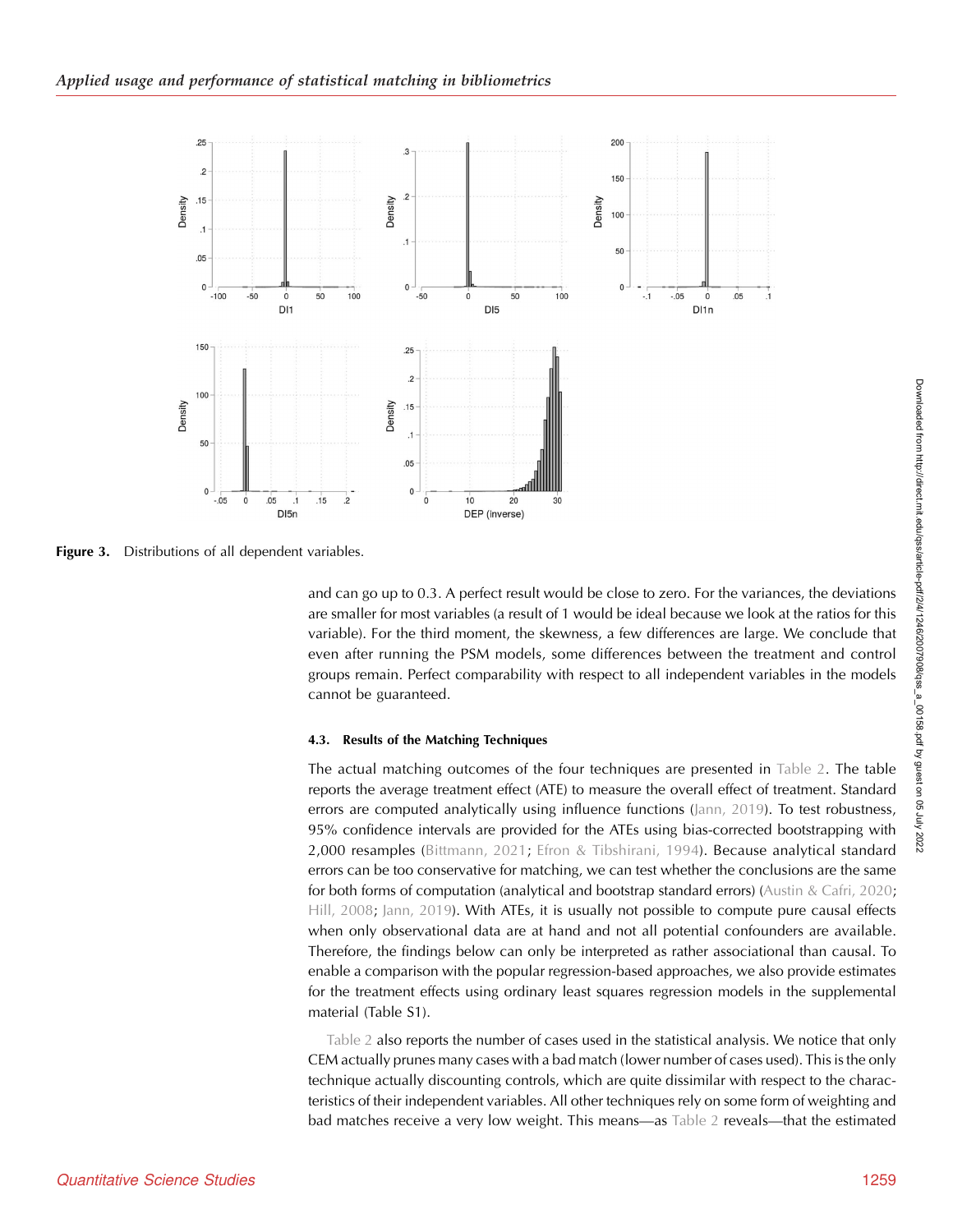<span id="page-14-0"></span>

Figure 4. Inspecting balancing with respect to all independent variables between regular and milestone papers. The IVs are enumerated from 1 to 4 (1 = number of countries, 2 = number of coauthors, 3 = number of cited references, 4 = number of years since publication).

relationship between the milestone assignments and the indicator values is only based on very few papers with particular characteristics.

For the robustness check of our results (see [Table 3](#page-17-0)), we compute the same models (including all matching techniques) but exclude all cases from the control group with rather low citation counts to enable a fair comparison (see above). This selection process drastically reduces the case numbers.

#### 4.3.1. Propensity score-matching (PSM)

We utilize a logistic model to compute the propensity score and kernel-matching to estimate ATEs. We restrict the region of common support and give a graphical representation of this process in the supplemental material (see Figure S1). This procedure is identical for PSM and IPTW. A review of the most popular software packages in Stata and R reveals that restricting the common support when applying kernel matching is not used as default and should only be imposed by the researcher if necessary.

The results in [Table 2](#page-15-0) show that PSM loses some cases due to restricting the common support region. The results reveal that five indicators have a statistically significant result when regular standard errors are computed: DI5, D15n, DI1n, the inverse DEP, and the logarithmized number of citations. The negative ATE of DI1n is an unexpected result, but probably not substantial. The bootstrap confidence interval (CI) does not agree, as zero is included in the interval. We cannot conclude, therefore, that a true relation is present. For the other statistically significantly independent variables the results of both CIs agree. According to the PSM technique, these three indicators should be rather robust. To test the stability of these findings, one option is to compute Rosenbaum bounds as a sensitivity analysis ([Rosenbaum,](#page-24-0) [2002\)](#page-24-0). The basic principle is to simulate the effect of unobserved variables on the selection into treatment and how this affects the results. If even a small additional effect of potential unobserved factors invalidates the findings (by changing  $p$ -values drastically), the results are probably not stable. We provide an exemplary analysis for the outcome variable DI1n in the supplemental material, see Table S2. When Gamma is 1, the  $p$ -value approximates the  $p$ -value of the average treatment effect from PSM as no unobserved influence is specified. The critical value of 0.05 is reached with a Gamma of 1.7: a change of 0.7 in odds in treatment assignment produces a statistically different result than the observed one. The larger the critical Gamma, the more robust the findings are with respect to unobserved influences that affect the treatment status ([DiPrete and Gangl, 2004\)](#page-23-0). As the value of 1.7 is not close to 1, we assume that the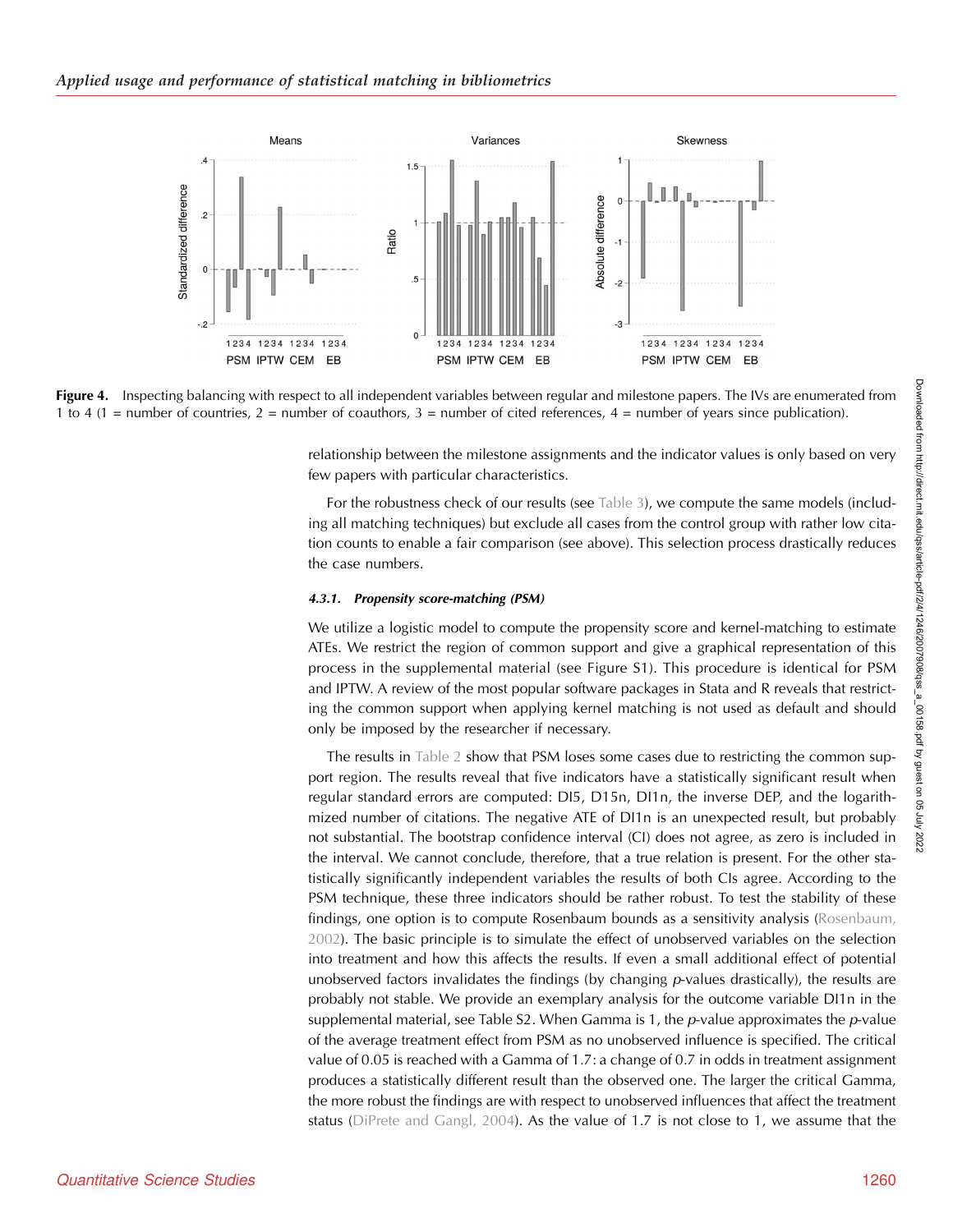<span id="page-15-0"></span>results are stable with respect to unobserved influences, even when the bootstrap CI is inconclusive.

The robustness check of the results (see [Table 3](#page-17-0)) shows that only the citation count keeps its statistically significant result and DI5n is very close. Based on the results in Table 2 and their robustness checks in [Table 3,](#page-17-0) we conclude that there are at most two disruption indicators with statistically significant results using the PSM technique. It should be considered in the interpretation of the results, however, that the balancing is not optimal.

|                   | <b>PSM</b>         | <b>IPTW</b>          | <b>CEM</b>        | EB                 |
|-------------------|--------------------|----------------------|-------------------|--------------------|
| DI1               |                    |                      |                   |                    |
| ATE               | 1.5786             | 1.4077               | 3.0627            | 1.9628             |
| SE                | (2.3082)           | (1.9411)             | (2.9518)          | (2.1160)           |
| 95% analytical-CI | $[-2.945; 6.102]$  | $[-2.397; 5.212]$    | $[-2.723; 8.848]$ | $[-2.185; 6.110]$  |
| 95% bootstrap-Cl  | $[-2.787; 7.160]$  | $[-2.762; 5.697]$    | $[-0.861; 7.346]$ |                    |
| DI5               |                    |                      |                   |                    |
| ATE               | 7.5612**           | 7.0657**             | 7.9726*           | 6.8608*            |
| <b>SE</b>         | (2.8426)           | (2.5656)             | (3.2481)          | (3.2695)           |
| 95% analytical-CI | [1.989; 13.132]    | [2.036; 12.094]      | [1.606; 14.339]   | [0.452; 13.269]    |
| 95% bootstrap-Cl  | [2.465; 14.362]    | [2.585; 12.734]      | [3.570; 13.159]   |                    |
| DI1 <sub>n</sub>  |                    |                      |                   |                    |
| ATE               | $-0.0198**$        | $-0.0197**$          | $-0.0148$         | $-0.0159*$         |
| <b>SE</b>         | (0.0070)           | (0.0065)             | (0.0119)          | (0.0069)           |
| 95% analytical-CI | $[-0.033; -0.006]$ | $[-0.032; -0.0069]$  | $[-0.038; 0.009]$ | $[-0.029; -0.002]$ |
| 95% bootstrap-Cl  | $[-0.033; 0.002]$  | $[-0.0328; -0.0058]$ | $[-0.030; 0.003]$ |                    |
| D <sub>15</sub> n |                    |                      |                   |                    |
| ATE               | $0.0148*$          | $0.0144*$            | 0.0209            | 0.0135             |
| <b>SE</b>         | (0.0068)           | (0.0068)             | (0.0123)          | (0.0077)           |
| 95% analytical-CI | [0.001; 0.028]     | [0.001; 0.027]       | $[-0.003; 0.045]$ | $[-0.001; 0.029]$  |
| 95% bootstrap-Cl  | [0.002; 0.035]     | [0.003; 0.030]       | [0.006; 0.038]    |                    |
| DEP (inverse)     |                    |                      |                   |                    |
| ATE               | 1.7955***          | 1.7756***            | 1.7352***         | 1.6957***          |
| SE                | (0.1614)           | (0.1509)             | (0.2127)          | (0.1987)           |
| 95% analytical-CI | [1.479; 2.111]     | [1.479; 2.071]       | [1.318; 2.152]    | [1.306; 2.085]     |
| 95% bootstrap-Cl  | [1.315; 2.098]     | [1.385; 2.204]       | [1.437; 2.111]    |                    |

Table 2. Matching results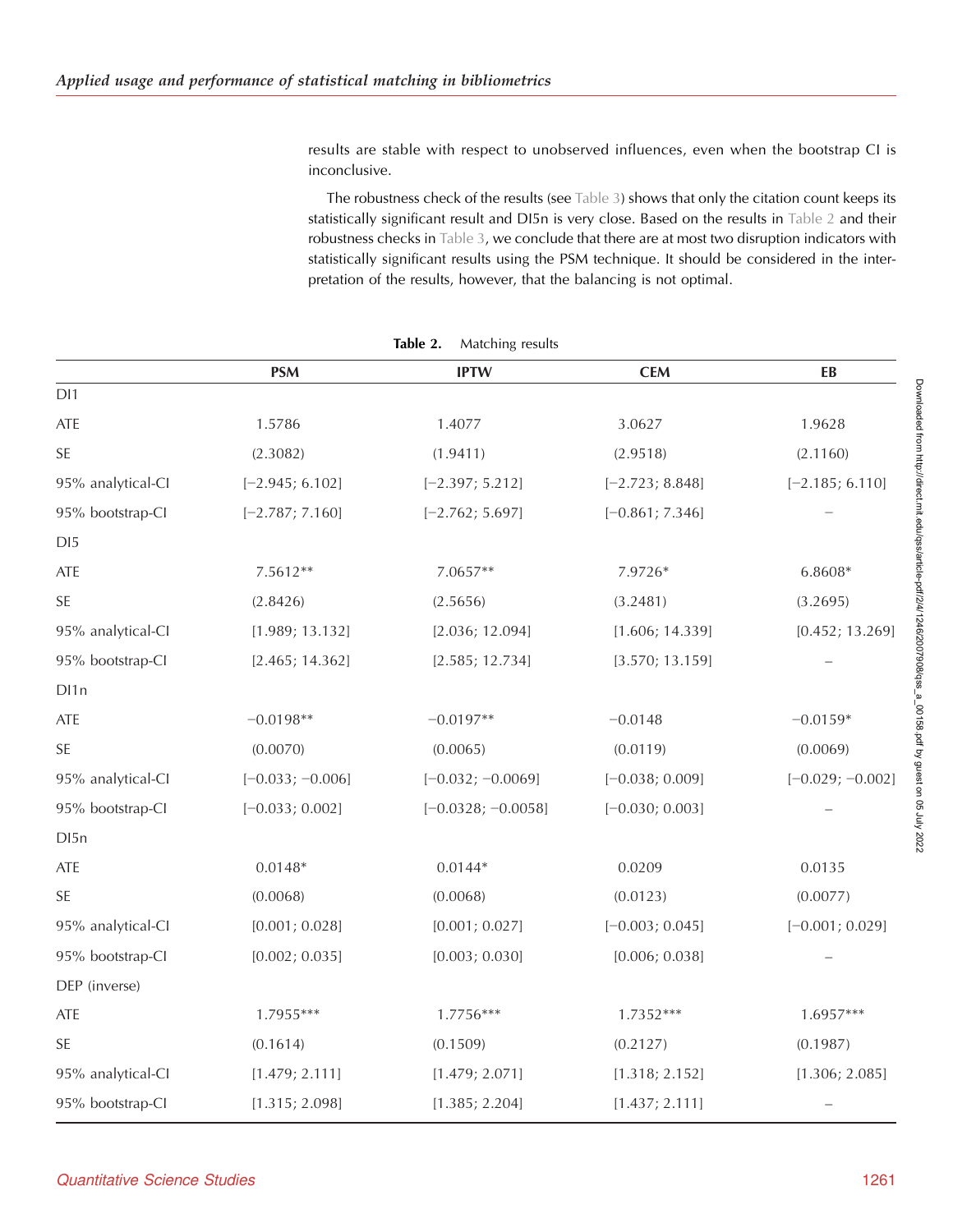| Table 2.<br>(continued)       |                |                |                |                |
|-------------------------------|----------------|----------------|----------------|----------------|
|                               | <b>PSM</b>     | <b>IPTW</b>    | <b>CEM</b>     | EB             |
| Logarithmized citation counts |                |                |                |                |
| ATE                           | $3.7225***$    | 3.6804***      | 3.7807***      | $3.6061***$    |
| <b>SE</b>                     | (0.1502)       | (0.1276)       | (0.1289)       | (0.1339)       |
| 95% analytical-CI             | [3.427; 4.016] | [3.430; 3.930] | [3.528; 4.033] | [3.345; 3.868] |
| 95% bootstrap-CI              | [3.464; 4.017] | [3.443; 3.952] | [3.537; 3.958] |                |
| N match (treated)             | 21             | 21             | 21             | 21             |
| N match (control)             | 16,947         | 17,465         | 990            | 21,143         |

Notes. CI = Confidence interval, ATE = Average treatment effect, SE = Standard error, PSM = Propensity score matching, CEM = Coarsened exact matching, EB = Entropy balancing, IPTW = Inverse probability weighting. The outcome variables are the various disruption indicators (and citation counts), which can be found in the column on the left side.

 ${}^*p$  < .05,  ${}^*p$  < .01,  ${}^*{}^*p$  < .001

#### 4.3.2. Inverse probability weighting (IPTW)

With respect to the main findings in [Table 2,](#page-15-0) we see that DI5, DI1n, DI5n, the inverse DEP, and citation counts display statistically significant coefficients. The table also shows a stable negative association for DI1n which is against our expectations. This means that milestone papers have a lower DI1n than the papers in the control group (on average). When we take a look at the robustness checks in [Table 3,](#page-17-0) this significance vanishes and only the findings of DI5 and citation counts remain stable.

The quality of the balancing indicates that the deviations for IPTW are the second largest after those for PSM. This result concerns the means but also the other moments. The balancing does not seem to be optimal even after the matching was performed. Thus, it appears that the IPTW results are not trustworthy.

#### 4.3.3. Coarsened-exact-matching (CEM)

For control variables that are considered to be continuous, Doane's algorithm [\(1976\)](#page-23-0) is selected to create categories. This formula does not simply generate equally spaced bins, but classifies cases into categories based on the distribution of the variable. Many other algorithms besides Doane's algorithm exist for this purpose. As no general standard has emerged hitherto, it is up to the user to try to compare various options for optimal results. We test different operationalizations and decide in favor of Doanes's formula because the balancing of means and variances gives the best results.

The results in [Table 2](#page-15-0) show that DI5, the inverse DEP, and citation counts are statistically significant. For these variables, regular and bootstrap CIs agree, highlighting the stability of the results. The inspection of the robustness checks (see [Table 3](#page-17-0)) reveals that DI5 is no longer statistically significant, DI5n becomes statistically significant, and citation counts remain statistically significant. Due to the very low number of cases used in the robustness checks (only nine in total), it is not feasible to compute bootstrap CIs. The regular results for the CEM are stable and robust; the robustness check might be neglected as the case number is very low.

The balancing in [Figure 4](#page-14-0) indicates that the deviations from the optimal results are very small for CEM. Treatment and control groups are very similar regarding the independent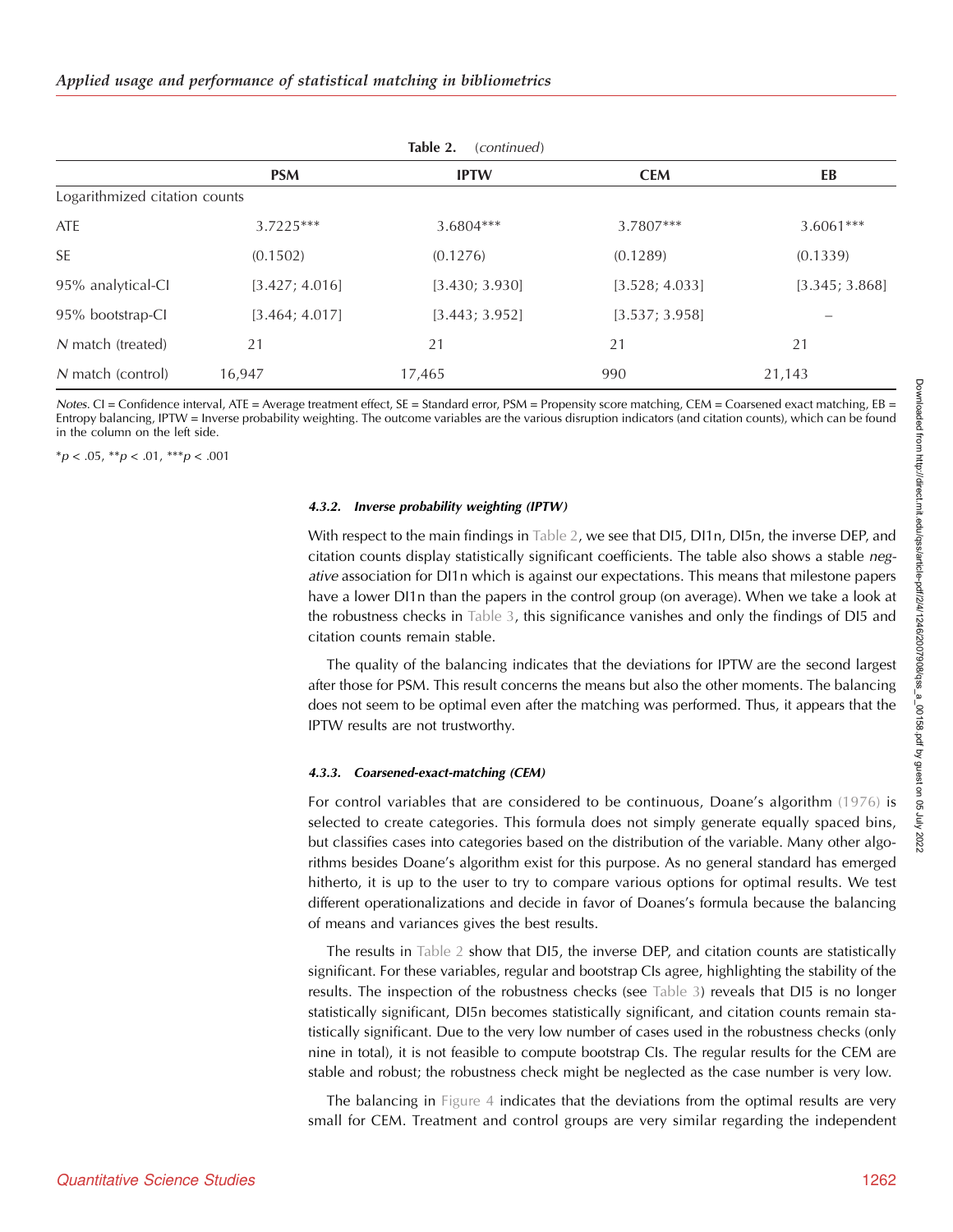<span id="page-17-0"></span>variables after the matching was performed. These results indicate the high quality of the matching process.

## 4.3.4. Entropy balancing (EB)

In our example data set, we select only the first moment (arithmetic means) as constraint as the model does not converge when we include higher moments as well. We assume that this is due to the very low number of milestone papers.

|                      | <b>PSM</b>         | <b>IPTW</b>         | <b>CEM</b>         | EB                 |
|----------------------|--------------------|---------------------|--------------------|--------------------|
| DI1                  |                    |                     |                    |                    |
| ATE                  | 3.5996             | 3.6531              | 4.2745             | 3.8060             |
| $\mathsf{SE}\xspace$ | (2.3975)           | (1.9176)            | (6.1216)           | (2.0458)           |
| 95% analytical-CI    | $[-1.135; 8.334]$  | $[-0.133; 7.440]$   | $[-7.815; 16.364]$ | $[-0.234; 7.846]$  |
| 95% bootstrap-Cl     | $[-0.233; 9.488]$  | [0.118; 8.391]      |                    |                    |
| DI5                  |                    |                     |                    |                    |
| ATE                  | 4.2480             | 4.6297*             | 7.3048             | 4.5821             |
| SE                   | (2.4183)           | (2.1567)            | (6.3376)           | (2.3608)           |
| 95% analytical-CI    | $[-0.527; 9.023]$  | [0.370; 8.888]      | $[-5.211; 19.821]$ | $[-0.080; 9.244]$  |
| 95% bootstrap-CI     | $[-0.095; 10.357]$ | [0.880; 9.915]      |                    |                    |
| DI1 <sub>n</sub>     |                    |                     |                    |                    |
| ATE                  | $-0.0042$          | $-0.0041$           | 0.0222             | $-0.0018$          |
| SE                   | (0.0086)           | (0.0073)            | (0.0253)           | (0.0076)           |
| 95% analytical-CI    | $[-0.021; 0.012]$  | $[-0.018; 0.010]$   | $[-0.0278; 0.072]$ | $[-0.0169; 0.013]$ |
| 95% bootstrap-CI     | $[-0.020; 0.017]$  | $[-0.0179; 0.0136]$ |                    |                    |
| DI <sub>5</sub> n    |                    |                     |                    |                    |
| ATE                  | 0.0139             | 0.0139              | $0.0526**$         | 0.0127             |
| SE                   | (0.0082)           | (0.0072)            | (0.0191)           | (0.0078)           |
| 95% analytical-CI    | $[-0.002; 0.030]$  | $[-0.001; 0.028]$   | [0.015; 0.090]     | $[-0.003; 0.028]$  |
| 95% bootstrap-CI     | $[-0.001; 0.040]$  | [0.001; 0.032]      |                    |                    |
| DEP (inverse)        |                    |                     |                    |                    |
| ATE                  | 0.3430             | 0.3653              | 0.5410             | $0.4506*$          |
| SE                   | (0.1807)           | (0.1871)            | (0.3963)           | (0.1791)           |
| 95% analytical-CI    | $[-0.013; 0.699]$  | $[-0.004; 0.734]$   | $[-0.242; 1.324]$  | [0.097; 0.804]     |
| 95% bootstrap-Cl     | $[-0.2124; 0.689]$ | $[-0.034; 0.704]$   |                    |                    |

Table 3. Matching results (restricted sample)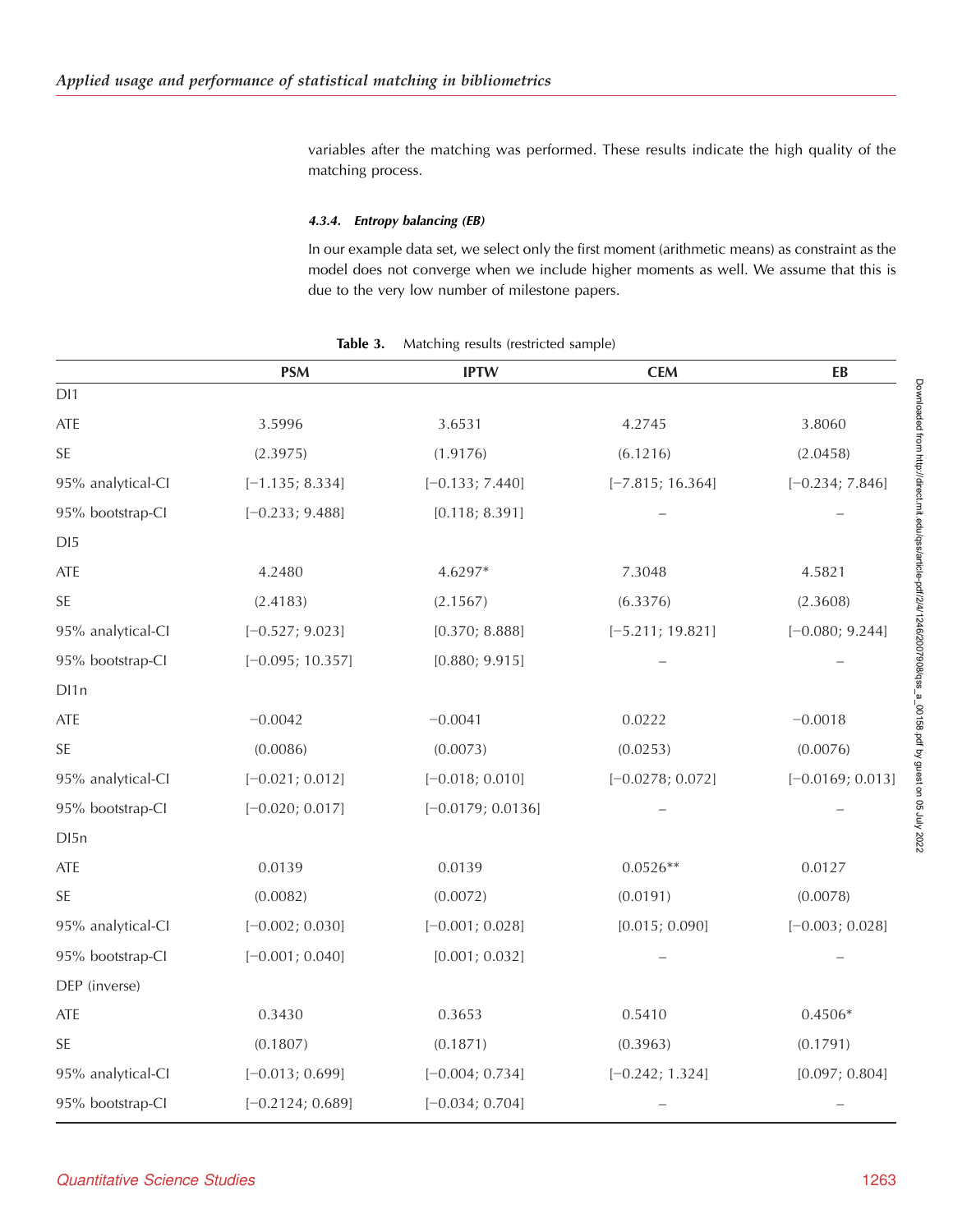| Table 3.<br>(continued)       |                 |                |                |                |  |
|-------------------------------|-----------------|----------------|----------------|----------------|--|
|                               | <b>PSM</b>      | <b>IPTW</b>    | <b>CEM</b>     | EB             |  |
| Logarithmized citation counts |                 |                |                |                |  |
| ATE                           | $0.5472***$     | $0.5410***$    | $0.7542*$      | $0.4887***$    |  |
| <b>SE</b>                     | (0.1344)        | (0.1262)       | (0.3694)       | (0.1256)       |  |
| 95% analytical-CI             | [0.2817; 0.812] | [0.291; 0.790] | [0.025; 1.484] | [0.241; 0.737] |  |
| 95% bootstrap-Cl              | [0.256; 0.841]  | [0.296; 0.825] |                |                |  |
| N match (treated)             | 20              | 21             | 4              | 21             |  |
| N match (control)             | 131             | 133            | 5              | 140            |  |

Notes. CI = Confidence interval, ATE = Average treatment effect, SE = Standard error, PSM = Propensity score matching, CEM = Coarsened exact matching, EB = Entropy balancing, IPTW = Inverse probability weighting. Some confidence bands could not be calculated due to technical reasons. All regular papers with logarithmized citation counts below 5.69 are excluded. The outcome variables are the various disruption indicators (and citation counts), which can be found in the column on the left side.

 $**p* < .05, ***p* < .01, ***p* < .001$ 

[Table 2](#page-15-0) indicates that the results for DI5, DI1n, the inverse DEP and citation counts are statistically significant. The negative association of DI1n is against the expectation. As the ATE is small and weak, it is probably not a robust finding. The coefficients for the inverse DEP and citation counts are large. The robustness checks in [Table 3](#page-17-0) show that only the inverse DEP and citation counts keep their statistical significances. The inspection of the balancing in [Figure 4](#page-14-0) reveals that deviations regarding the means are extremely small. This can be expected because the first moment can be matched very well. The figure also shows that the deviations for the variances and skewness are larger and worse than for CEM.

When we compare the results of EB with the results of CEM, we can conclude the following: Although the means are matched perfectly, the larger deviations with respect to variances and skewness speak for CEM. The balancing is better overall with CEM. Potential biases are probably smaller using CEM (i.e., the resulting conclusions are stronger using this algorithm).

#### 5. DISCUSSION

In this paper, we demonstrate how statistical matching techniques can be utilized as an addition or alternative to other methods, such as linear regressions. In contrast to these other methods, matching techniques are not only closer to the counterfactual framework but can sometimes be more adequate for analyses where the effect (or association in a noncausal framework) of exactly one (binary) treatment variable is of interest. Due to the different statistical approach, researchers not only estimate the desired statistic (in most cases the ATE) but are also able to study in detail how well treatment and control are matched after the procedure is performed. In contrast to linear regressions, where this aspect is opaque, researchers are able to conclude how well the matching was performed for the control variables specified and whether any larger bias is to be expected. By doing so, the quality of the results can be tested which is clearly highly relevant for scientific progress (in scientometrics). It is another advantage of statistical matching that the functional form between treatment and outcome can be ignored. We demonstrate in this study how matching can be applied in a practical example. We utilize bibliometric data to test which disruption indicator performs best. Several control variables are included to account for spurious correlations.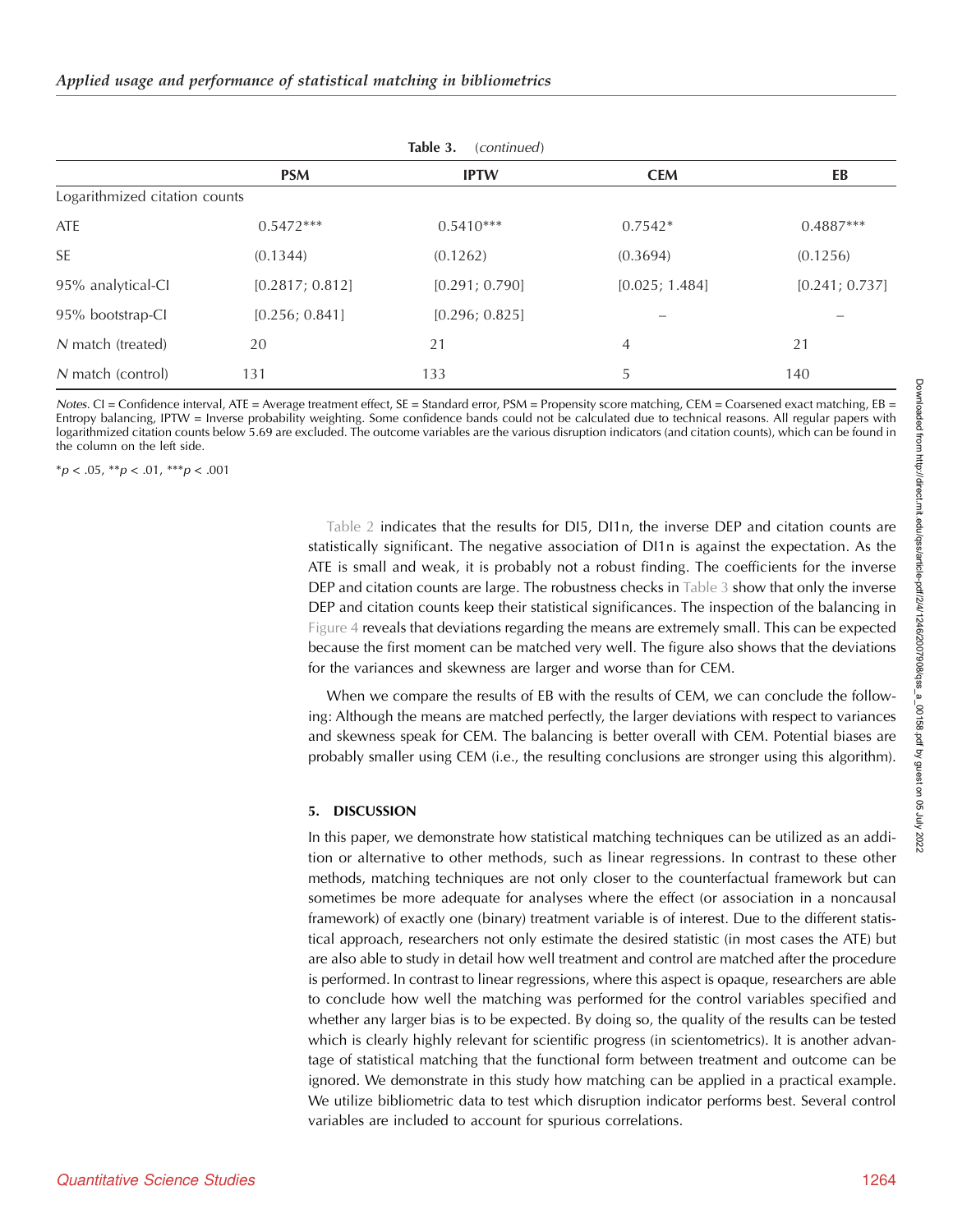In this study, we use an example data set based on *Physical Review E* papers to demonstrate several matching techniques: PSM, IPTW, CEM, and EB. PSM and IPTW rely on the computation of the propensity score. This score is based on the control variables and predicts the propensity to be in the treatment group. CEM and EB have different requirements than PSM and IPTW. CEM implements an exact matching on broader categories. Depending on how the cut-off points for these categories are chosen, researchers are able to find a balance between precision and the number of cases left for analysis. EB attempts to force the balancing of covariates in advance. The balancing can fail to converge, however, if the number of cases is small and a good balancing solution is not feasible. If this happens, researchers can try to relax the balancing assumptions and can match only means and not variances.

In the empirical case study, we test with the matching techniques whether milestone papers differ from nonmilestone papers with regard to the various disruption indicators. Our results show that DI5, the inverse DEP and logarithmized citation counts have the strongest and robust results whereas outcomes for the other indicators are rather mixed. This suggests that these indicators perform best with regard to measuring the disruptiveness of papers. The found strong association for the number of citations is in line with the results from other studies ([Bornmann et al., 2019;](#page-23-0) [Bornmann & Tekles, 2020](#page-23-0)). These results show that citation impact should ideally be controlled in the matching process to assess whether milestone and nonmilestone papers differ with regard to the disruption indicators. In this study, this is not possible, as the citation distributions of the milestone and nonmilestone papers are very different in our data set.

Because citation counts themselves can not be included as control variable in the matching approaches, we performed robustness checks by restricting the papers to those with citation counts at least as high as the citation counts for the least cited milestone paper. This procedure makes it possible to control for citation impact to a certain degree. Among the disruption indicators, DI5 seems to perform best. This accords with existing studies that also find promising results for DI5 ([Bornmann et al., 2019](#page-23-0); [Bornmann & Tekles, 2020\)](#page-23-0). In contrast to the existing studies, however, we also find promising results for the inverse DEP. The fact that DI5 and the inverse DEP perform best in our analyses may suggest that indicators measuring disruptiveness should take into account how strong the relationships between a citing paper and the cited references of a focal paper are, instead of only considering whether there is a citation link or not. Although DI5 and the inverse DEP both follow this idea, the approach to measure the field-specific disruptiveness of a paper (DI1n and DI5n) does not seem to be useful.

In this paper, we report results computed in R (in addition to Stata results) using the pack-ages Matchlt ([Ho et al., 2011](#page-23-0)), ebal [\(Hainmueller, 2014](#page-23-0)), and boot ([Canty & Ripley, 2021](#page-23-0)); see supplemental material Table S3. The additional results reveal that the two software packages come to comparable results. The results underline that the implementations of matching techniques are equivalent and do not influence the conclusions.

In the application of the matching techniques in the empirical analyses, one is usually interested in which algorithm works best with the data. In this study, CEM and EB have the most robust and stable findings overall as well as the smallest deviations when looking at the balancing scores (see [Figure 4\)](#page-14-0). Here, deviations for the mean are small for both CEM and EB, which is the most relevant aspect when analyzing balancing statistics. Strong balance for derived statistics such as the variance and the skewness is also preferable but less relevant than balanced means. As both algorithms do rather well for all three measures (small deviations from a perfectly balanced sample after matching), we conclude that these two should be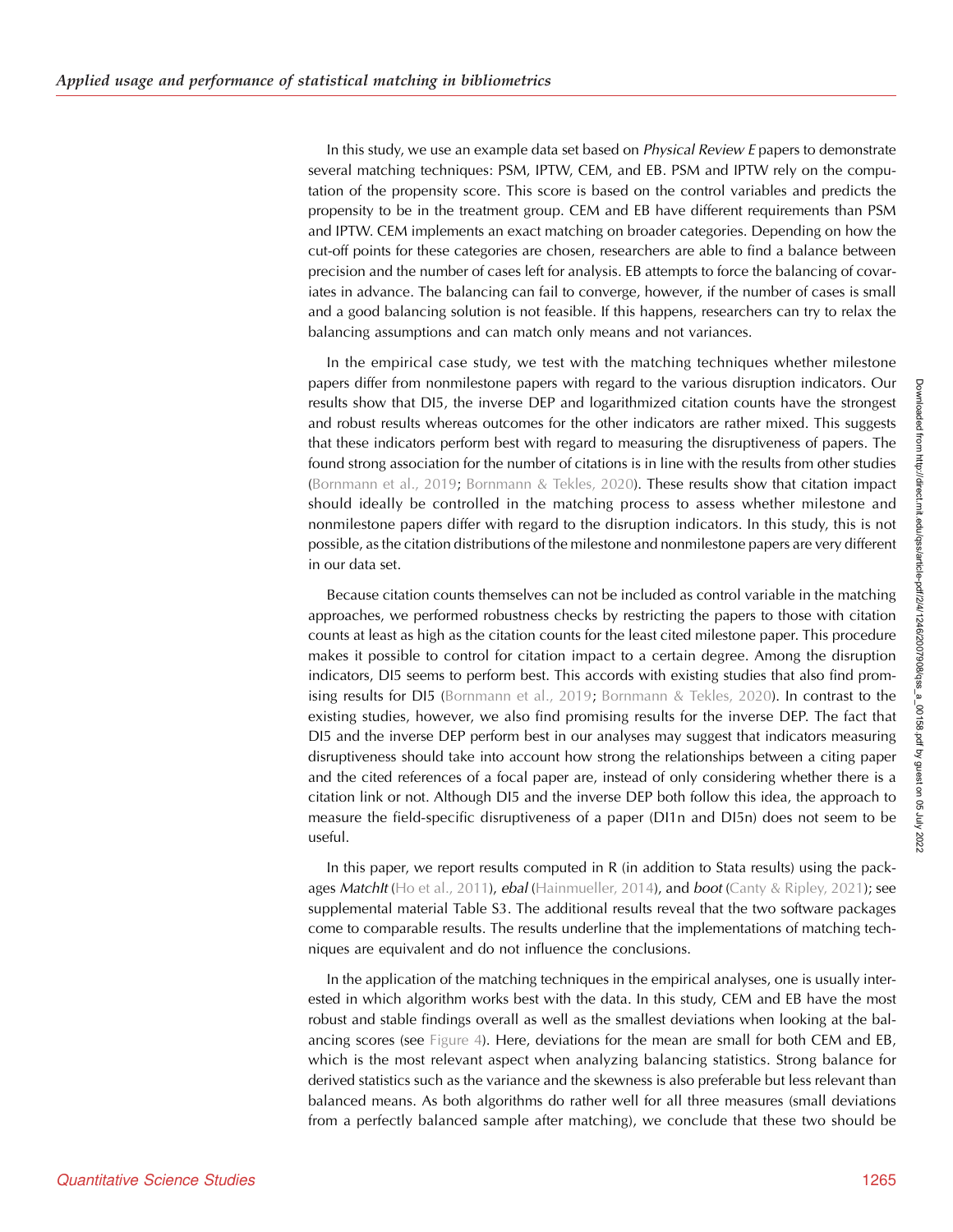utilized as they minimize bias. In other words, both algorithms produce the best and most valid findings for our data set. PSM and IPTW display larger deviations regarding the matching of means for most variables. Even after the matching is performed, the difference of covariates between treatment and control group is comparably large. This can lead to biased and wrong conclusions. The propensity score might play a role in this context as this aspect is common to both. It is an advantage of matching techniques that we are able to test balancing and make this crucial aspect of the analyses visible (i.e., we can judge the final quality of the findings). This is not possible with many other techniques, such as linear regressions.

Previous studies compare the results of at least two techniques [\(Ginther & Heggeness,](#page-23-0) [2020](#page-23-0)) or combine different matching techniques ([Farys & Wolbring, 2017\)](#page-23-0). We would like to encourage researchers to follow these examples and we suggest applying more than one algorithm and comparing results. Modern software packages make it convenient to compute various algorithms. Researchers strengthen the robustness of their results by doing so. Another option is to combine regression models with propensity score matching, which is referred to as a "double robust estimator" ([Funk et al., 2011\)](#page-23-0).

An important research gap that should be tackled in future studies is to compare algorithms systematically and to investigate how they perform with different scientometric data sets (e.g., with respect to the size of the treatment and control groups, total number of cases, and the number and kind of control variables used). Simulation studies might be helpful to find optimal algorithms for their analyses. The idea of such simulations is to generate a data set with known, prespecified effects which are set by the researcher. Then, the matching algorithms are applied to the data set to analyze whether they can recover the baseline truth. By repeating these simulations many times with varying conditions, the strengths and weaknesses of different algorithms can be tested systematically. As the number of potentially conceivable data sets is infinite, one would have to set very clear conditions. These conditions refer to the factors that should be evaluated and the specifications of the performance measurements for the algorithms. An example of using simulated data to validate a certain method in the field of scientometrics can be found in [Milojevi](#page-24-0)ć (2013), who applied this approach to assess different algorithms for identifying authors in bibliometric databases.

What are the limitations of our empirical analyses (the use of matching techniques in scientometrics)? Of course, it is not possible to report unbiased causal effects as only observational data are usually available in scientometrics (another assumption that it is necessary to inspect in a causal framework is strong ignorability). In addition, it is not possible to include every single confounding variable in a study that would be relevant in principle. In this study, for example, the citation impact can not be considered in the matching approaches. This is problematic because the disruption indicator values may be related to the number of citations that a paper receives and at the same time there is a strong relationship between citation impact and milestone paper assignments. Therefore, the estimated ATEs (without considering the citation impact as control variable) can be confounded by the citation impact. To still account for confounding by citation impact, we control for other variables that are related to citation impact. Another limitation concerns the extreme imbalance of the number of papers in the treatment and control groups. For the application of matching techniques, more balanced data sets should be used (ideally).

As in every scientometric study, empirical results must be interpreted with caution. The results of the current study give an estimation of how well the disruption indicators work. Whenever observational or nonexperimental data are available in scientometrics, it should be considered that causality cannot be proven statistically. Instead, one has to rely on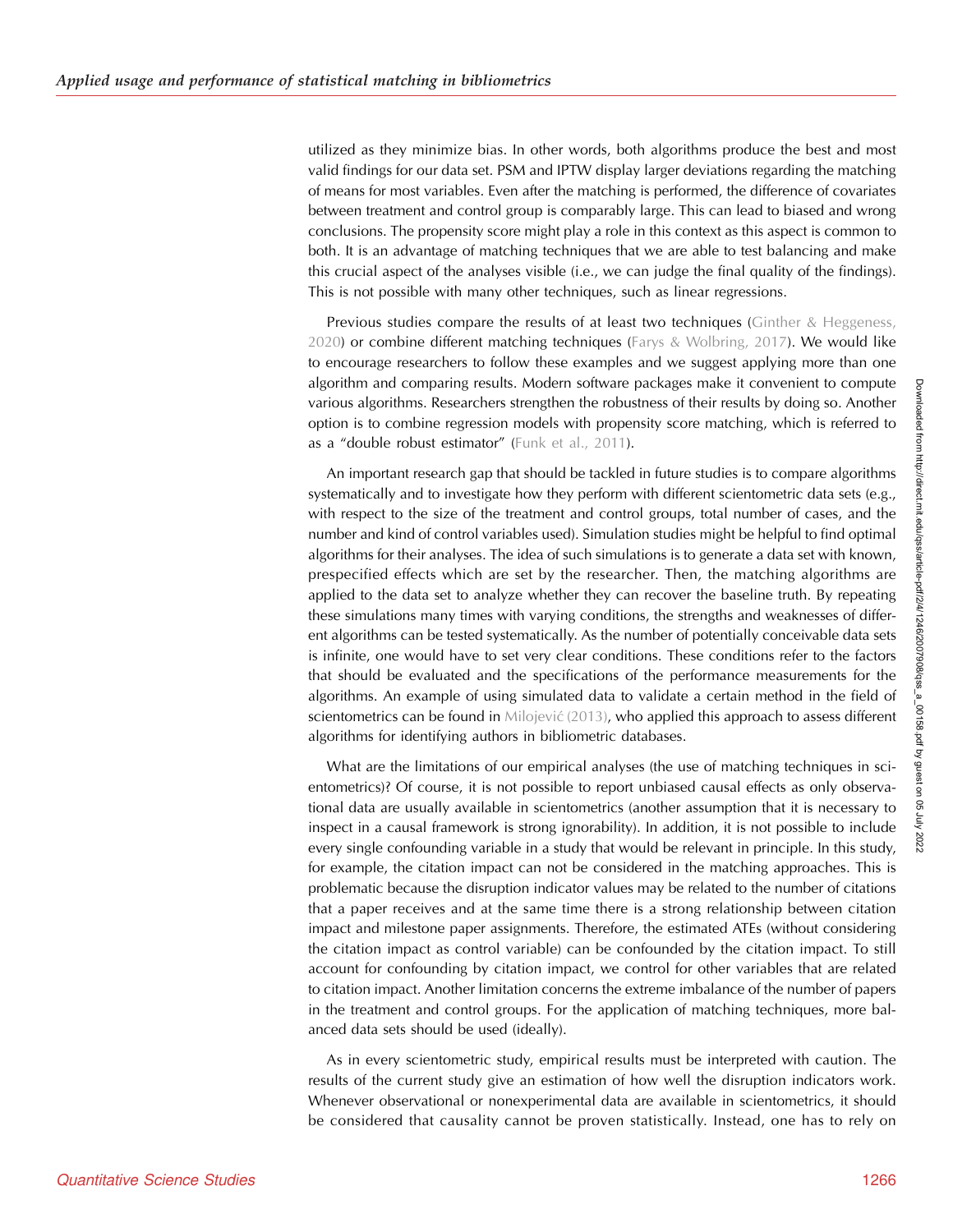theoretical reasoning for identifying relevant confounders (citation impact in our case). If one requires causal interpretation of the results, it is necessary to explain and outline plausibly that all potential confounding factors are accounted for. This necessity applies independently of the technique used and neither regular regression models nor matching are able to "prove" causality through statistics. When the number of potential confounders is large in a scientometric study, it is possible to generate compound indices by using methods of data reduction. However, if central confounding factors are not available in the data or cannot be included in the matching process (such as citation impact in our case), one should refrain from causal interpretations. Thus, with respect to our data set, we are not able to interpret the computed statistics (ATEs) as unbiased causal effects but rather as associations.

## 6. TAKE-HOME MESSAGES

In this section, we summarize the most crucial aspects of using matching techniques in scientometric studies.

- Start by building your theoretical framework and formulate testable hypotheses. Name all potential confounders and describe how they are measured. When not all relevant confounders are measured, refrain from a causal interpretation of the results.
- Compute descriptive statistics for all dependent and independent variables you are going to use. The statistics help to choose the correct models and operationalization. For example, when mostly categorical covariates with few categories are used, exact matching might be a good solution. However, when the number of categories is large or continuous outcomes are utilized, tests of different algorithms to group these variables for CEM can be beneficial. Try to find a good balance between a reduction of bias and the number of cases left for analyses.
- Compute results for various matching techniques. This can be the most crucial aspect of the analyses because most techniques come with a large number of options. As these options also depend on the software package used to compute the results, inspecting the documentation is highly relevant. Either programmers themselves give recommendations for how to use certain options or you should test how strongly outcomes diverge when different options are utilized.
- Inspect balancing for each analysis. Report the results that minimize imbalance or report all results for comparison. Make sure to report balancing either using tables or graphics. If the balancing displays larger deviations between treatment and control group even after matching, the results might not be trustworthy and biases could be present. If the deviations are small, this does not mean that the results are unbiased (omitted variables could still have a confounding effect). It might show that balance is achieved between treatment and control group and there is no confounding left with respect to all control variables used in the models. This can be an iterative procedure: Insufficient balancing requires tweaking the matching model until sufficient balance is reached.
- Compute both regular (analytical) and bootstrapped standard errors for all coefficients of interest (e.g., ATE). The rationale behind this is to rely on two quite different assumptions. Regular standard errors are parametric and depend on the assumption of normality, which is rather strong. Bootstrapped standard errors require fewer assumptions but more computational effort. When both standard errors come to similar conclusions, this points to the stability of the findings. If deviations between the standard errors are large, it should be checked whether there are underlying problems with the models or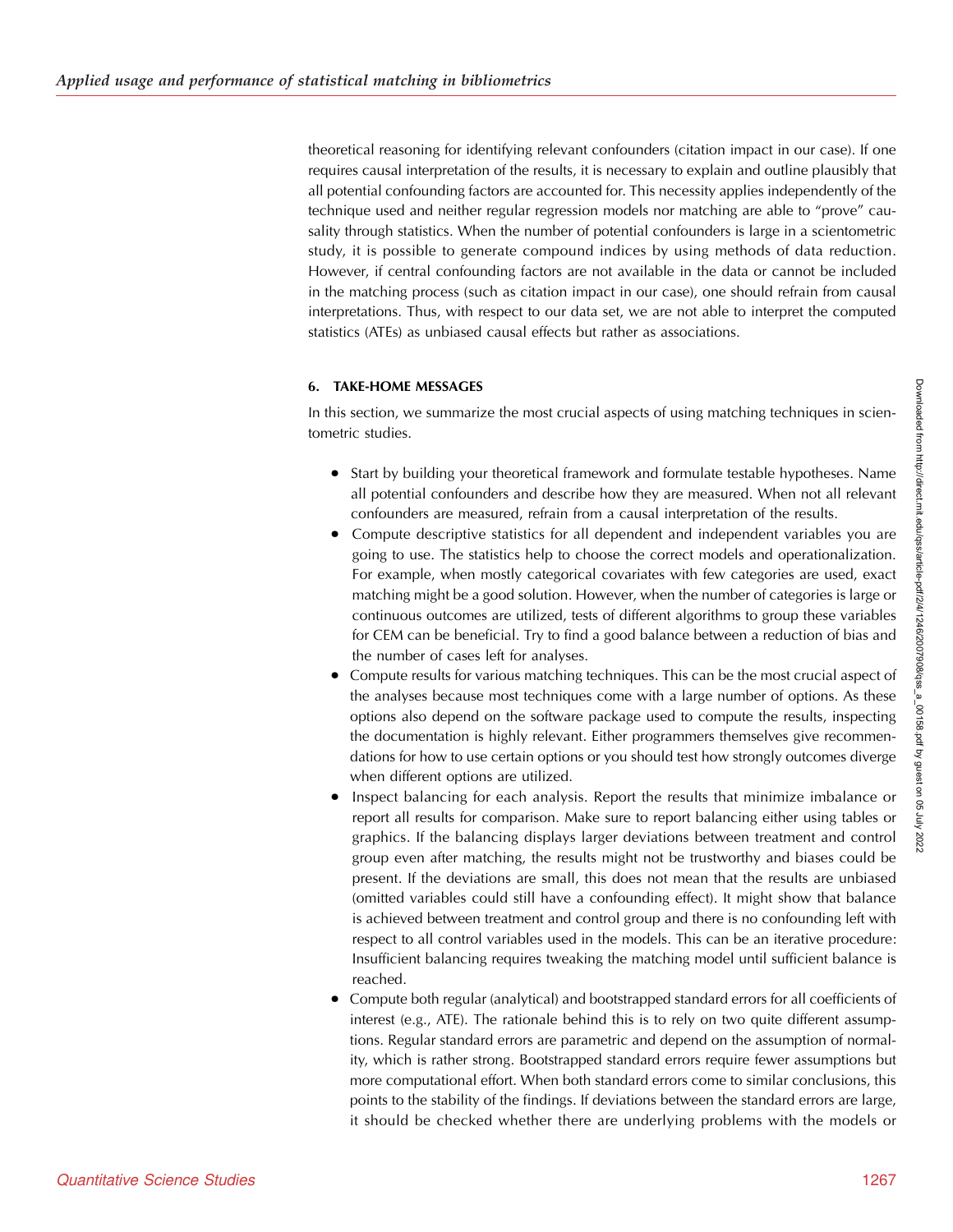<span id="page-22-0"></span>variables used. This might concern the skewness of continuous variables that deviates from the normal distribution. If no such obvious problems can be detected, report both types of standard errors and acknowledge that the results are potentially not very stable.

- When reporting the empirical findings, be transparent and describe the details of your results (software used, matching algorithms, imbalance, type of standard errors, etc.). Provide the source code (and raw data, if allowed) to aid replication studies.
- Use regression models as an additional robustness check. Regression techniques are highly popular for good reasons and reach beyond what matching can offer at the moment (for example, the consideration of various outcome variables and link families).

## ACKNOWLEDGMENTS

We would like to thank two anonymous reviewers for their detailed and helpful comments and Ben Jann for information on matching algorithms and his strategy for implementing them in Stata.

## AUTHOR CONTRIBUTIONS

Felix Bittmann: Methodology, Software, Formal analysis, Writing—original draft, Writing—review & editing, Visualization. Alexander Tekles: Software, Data curation, Writing—review & editing. Lutz Bornmann: Conceptualization, Supervision, Project administration, Writing—review & editing.

## COMPETING INTERESTS

The authors have no competing interests.

# FUNDING INFORMATION

The authors received no financial support for the research, authorship, and/or publication of this article.

# DATA AVAILABILITY

The data cannot be made openly available, as this is not allowed by the data provider Clarivate Analytics.

# REFERENCES

- Abadie, A., Diamond, A., & Hainmueller, J. (2010). Synthetic control methods for comparative case studies: Estimating the effect of California's tobacco control program. Journal of the American Statistical Association, 105(490), 493–505. [https://doi.org/10](https://doi.org/10.1198/jasa.2009.ap08746) [.1198/jasa.2009.ap08746](https://doi.org/10.1198/jasa.2009.ap08746)
- Abadie, A., & Imbens, G. W. (2016). Matching on the estimated propensity score. Econometrica, 84(2), 781-807. [https://doi.org](https://doi.org/10.3982/ECTA11293) [/10.3982/ECTA11293](https://doi.org/10.3982/ECTA11293)
- Ahlgren, P., Colliander, C., & Sjögårde, P. (2018). Exploring the relation between referencing practices and citation impact: A large-scale study based on Web of Science data. Journal of the Association for Information Science and Technology, 69(5), 728–743. <https://doi.org/10.1002/asi.23986>
- Amusa, L., Zewotir, T., & North, D. (2019). Examination of entropy balancing technique for estimating some standard measures of treatment effects: A simulation study. Electronic Journal of Applied Statistical Analysis, 12(2), 491–507.
- Austin, P. C., & Cafri, G. (2020). Variance estimation when using propensity-score matching with replacement with survival or timeto-event outcomes. Statistics in Medicine, 39(11), 1623–1640. <https://doi.org/10.1002/sim.8502>, PubMed: [32109319](https://pubmed.ncbi.nlm.nih.gov/32109319)
- Austin, P. C., & Stuart, E. A. (2015). Moving towards best practice when using inverse probability of treatment weighting (IPTW) using the propensity score to estimate causal treatment effects in observational studies. Statistics in Medicine, 34(28), 3661–3679. [https://doi.org/10.1002/sim.6607,](https://doi.org/10.1002/sim.6607) **PubMed:** [26238958](https://pubmed.ncbi.nlm.nih.gov/26238958)
- Beaver, D. B. (2004). Does collaborative research have greater epistemic authority? Scientometrics, 60(3), 399-408. [https://doi](https://doi.org/10.1023/B:SCIE.0000034382.85360.cd) [.org/10.1023/B:SCIE.0000034382.85360.cd](https://doi.org/10.1023/B:SCIE.0000034382.85360.cd)
- Bittmann, F. (2019). Stata: A really short introduction. Munich: De Gruyter Oldenbourg. <https://doi.org/10.1515/9783110617160>
- Bittmann, F. (2021). Bootstrapping. An integrated approach with Python and Stata. Munich: De Gruyter Oldenbourg. [https://doi](https://doi.org/10.1515/9783110693348) [.org/10.1515/9783110693348](https://doi.org/10.1515/9783110693348)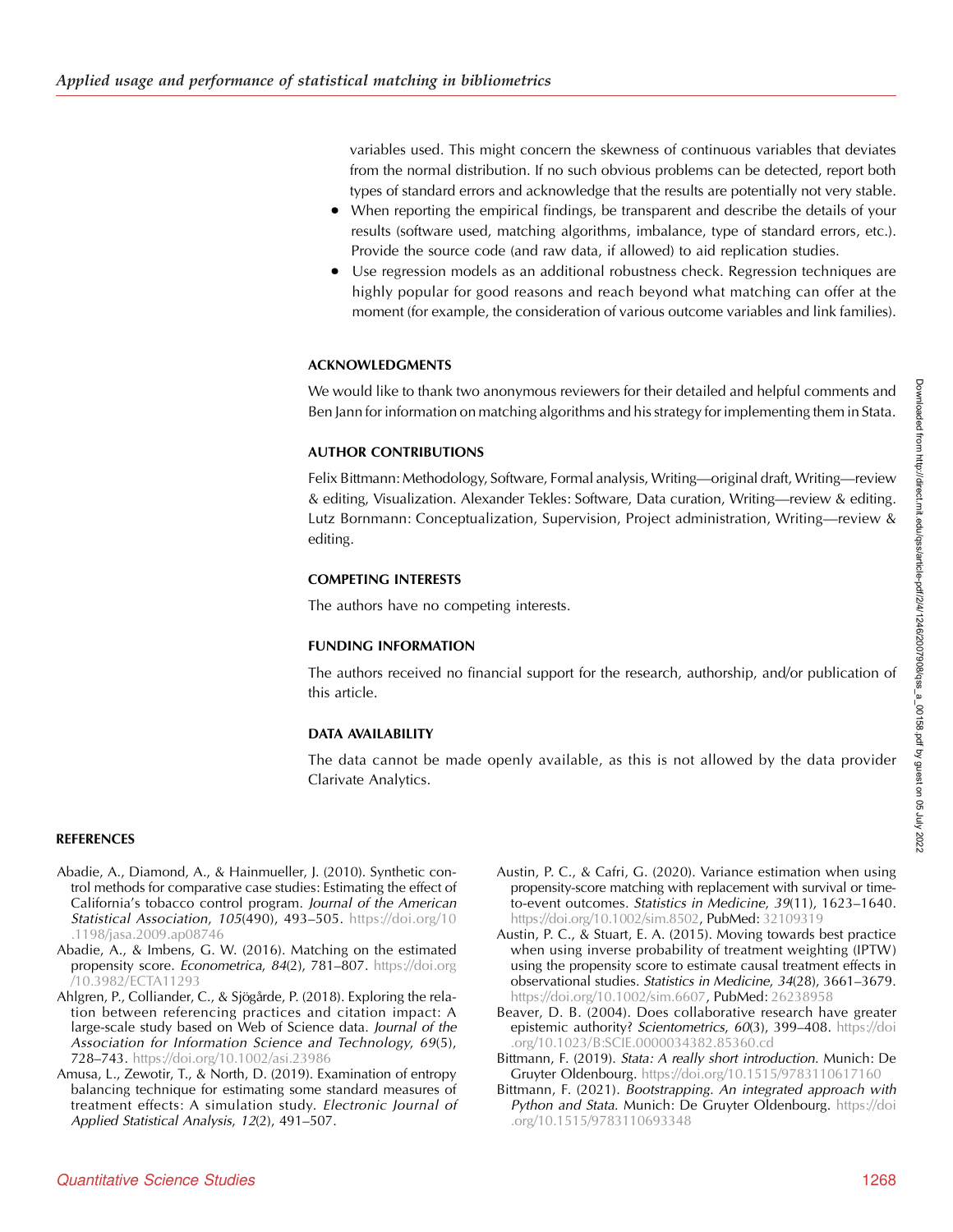- <span id="page-23-0"></span>Bornmann, L., Devarakonda, S., Tekles, A., & Chacko, G. (2019). Are disruption index indicators convergently valid? The comparison of several indicator variants with assessments by peers. Quantitative Science Studies, 1(3), 1242–1259. [https://doi.org](https://doi.org/10.1162/qss_a_00068) [/10.1162/qss\\_a\\_00068](https://doi.org/10.1162/qss_a_00068)
- Bornmann, L., Devarakonda, S., Tekles, A., & Chacko, G. (2020). Disruptive papers published in Scientometrics: Meaningful results by using an improved variant of the disruption index originally proposed by Wu, Wang and Evans (2019). Scientometrics, 123(2), 1149–1155. [https://doi.org/10.1007/s11192-020](https://doi.org/10.1007/s11192-020-03406-8) [-03406-8](https://doi.org/10.1007/s11192-020-03406-8)
- Bornmann, L., & Tekles, A. (2019). Disruption index depends on length of citation window. El profesional de la información, 28(2), e280207. <https://doi.org/10.3145/epi.2019.mar.07>
- Bornmann, L., & Tekles, A. (2021). Convergent validity of several indicators measuring disruptiveness with milestone assignments to physics papers by experts. Journal of Informetrics.
- Bu, Y., Waltman, L., & Huang, Y. (2021). A multi-dimensional framework for characterizing the citation impact of scientific publications. Quantitative Science Studies, 2(1), 155–183. [https://doi.org/10.1162/qss\\_a\\_00109](https://doi.org/10.1162/qss_a_00109)
- Caliendo, M., & Kopeinig, S. (2008). Some practical guidance for the implementation of propensity score matching. Journal of Economic Surveys, 22(1), 31–72. [https://doi.org/10.1111/j.1467](https://doi.org/10.1111/j.1467-6419.2007.00527.x) [-6419.2007.00527.x](https://doi.org/10.1111/j.1467-6419.2007.00527.x)
- Canty, A., & Ripley, B. (2021). boot: Bootstrap R (S-Plus) functions. R package version 1.3-28.
- D'Agostino Jr., R. B. (1998). Propensity score methods for bias reduction in the comparison of a treatment to a non-randomized control group. Statistics in Medicine, 17(19), 2265–2281. [https://](https://doi.org/10.1002/(SICI)1097-0258(19981015)17:193.0.CO;2-B) [doi.org/10.1002/\(SICI\)1097-0258\(19981015\)17:19<2265::AID](https://doi.org/10.1002/(SICI)1097-0258(19981015)17:193.0.CO;2-B) [-SIM918>3.0.CO;2-B,](https://doi.org/10.1002/(SICI)1097-0258(19981015)17:193.0.CO;2-B) PubMed: [9802183](https://pubmed.ncbi.nlm.nih.gov/9802183)
- DiPrete, T. A., & Gangl, M. (2004). Assessing bias in the estimation of causal effects: Rosenbaum bounds on matching estimators and instrumental variables estimation with imperfect instruments. Sociological Methodology, 34(1), 271-310. [https://doi.org/10](https://doi.org/10.1111/j.0081-1750.2004.00154.x) [.1111/j.0081-1750.2004.00154.x](https://doi.org/10.1111/j.0081-1750.2004.00154.x)
- Doane, D. P. (1976). Aesthetic frequency classifications. The American Statistician, 30(4), 181–183. [https://doi.org/10.1080](https://doi.org/10.1080/00031305.1976.10479172) [/00031305.1976.10479172](https://doi.org/10.1080/00031305.1976.10479172)
- Efron, B., & Tibshirani, R. J. (1994). An introduction to the bootstrap. New York: CRC Press. [https://doi.org/10.1201](https://doi.org/10.1201/9780429246593) [/9780429246593](https://doi.org/10.1201/9780429246593)
- Farys, R., & Wolbring, T. (2017). Matched control groups for modeling events in citation data: An illustration of Nobel prize effects in citation networks. Journal of the Association for Information Science and Technology, 68(9), 2201-2210. [https://doi.org/10](https://doi.org/10.1002/asi.23802) [.1002/asi.23802](https://doi.org/10.1002/asi.23802)
- Fok, D., & Franses, P. H. (2007). Modeling the diffusion of scientific publications. Journal of Econometrics, 139(2), 376–390. [https://](https://doi.org/10.1016/j.jeconom.2006.10.021) [doi.org/10.1016/j.jeconom.2006.10.021](https://doi.org/10.1016/j.jeconom.2006.10.021)
- Fortunato, S., Bergstrom, C. T., Börner, K., Evans, J. A., Helbing, D., … Barabási, A.-L. (2018). Science of science. Science, 359(6379), eaao0185. [https://doi.org/10.1126/science.aao0185,](https://doi.org/10.1126/science.aao0185) PubMed: [29496846](https://pubmed.ncbi.nlm.nih.gov/29496846)
- Frölich, M. (2007). On the inefficiency of propensity score matching. Advances in Statistical Analysis, 91(3), 279-290. [https://doi.org/10](https://doi.org/10.1007/s10182-007-0035-0) [.1007/s10182-007-0035-0](https://doi.org/10.1007/s10182-007-0035-0)
- Funk, M. D., Westreich, D., Wiesen, C., Stürmer, T., Brookhart, M. A., & Davidian, M. (2011). Doubly robust estimation of causal effects. American Journal of Epidemiology, 173(7), 761–767. <https://doi.org/10.1093/aje/kwq439>, PubMed: [21385832](https://pubmed.ncbi.nlm.nih.gov/21385832)
- Funk, R. J., & Owen-Smith, J. (2017). A dynamic network measure of technological change. Management Science, 63(3), 791–817. <https://doi.org/10.1287/mnsc.2015.2366>
- Gingras, Y., & Khelfaoui, M. (2018). Assessing the effect of the United States' "citation advantage" on other countries' scientific impact as measured in the Web of Science (WoS) database. Scientometrics, 114(2), 517–532. <https://doi.org/10.1007/s11192-017-2593-6>
- Ginther, D. K., & Heggeness, M. L. (2020). Administrative discretion in scientific funding: Evidence from a prestigious postdoctoral training program. Research Policy, 49(4). [https://doi.org/10](https://doi.org/10.1016/j.respol.2020.103953) [.1016/j.respol.2020.103953,](https://doi.org/10.1016/j.respol.2020.103953) PubMed: [32675837](https://pubmed.ncbi.nlm.nih.gov/32675837)
- Guarcello, M. A., Levine, R. A., Beemer, J., Frazee, J. P., Laumakis, M. A., & Schellenberg, S. A. (2017). Balancing student success: Assessing supplemental instruction through coarsened exact matching. Technology, Knowledge and Learning, 22(3), 335–352. <https://doi.org/10.1007/s10758-017-9317-0>
- Hainmueller, J. (2012). Entropy balancing for causal effects: A multivariate reweighting method to produce balanced samples in observational studies. Political Analysis, 20(1), 25–46. <https://doi.org/10.1093/pan/mpr025>
- Hainmueller, J. (2014). ebal: Entropy reweighting to create balanced samples. R package version 0.1-6. [https://CRAN.R-project.org](https://CRAN.R-project.org/package=ebal) [/package=ebal](https://CRAN.R-project.org/package=ebal)
- Halpern, E. F. (2014). Behind the numbers: Inverse probability weighting. Radiology, 271(3), 625–628. [https://doi.org/10.1148](https://doi.org/10.1148/radiol.14140035) [/radiol.14140035](https://doi.org/10.1148/radiol.14140035), PubMed: [24848956](https://pubmed.ncbi.nlm.nih.gov/24848956)
- Heinrich, C., Maffioli, A., & Vazquez, G. (2010). A primer for applying propensity-score matching. Inter-American Development Bank. Retrieved 5 February 2021, from [https://publications](https://publications.iadb.org/publications/english/document/A-Primer-for-Applying-Propensity-Score-Matching.pdf) [.iadb.org/publications/english/document/A-Primer-for-Applying](https://publications.iadb.org/publications/english/document/A-Primer-for-Applying-Propensity-Score-Matching.pdf) [-Propensity-Score-Matching.pdf](https://publications.iadb.org/publications/english/document/A-Primer-for-Applying-Propensity-Score-Matching.pdf)
- Hill, J. (2008). Discussion of research using propensity-score matching: Comments on 'A critical appraisal of propensity-score matching in the medical literature between 1996 and 2003' by Peter Austin, Statistics in Medicine. Statistics in Medicine, 27(12), 2055–2061. <https://doi.org/10.1002/sim.3245>, PubMed: [18446836](https://pubmed.ncbi.nlm.nih.gov/18446836)
- Ho, D. E., Imai, K., King, G., & Stuart, E. A. (2011). MatchIt: Nonparametric preprocessing for parametric causal inference. Journal of Statistical Software,  $42(8)$ , 1–28. [https://doi.org/10.18637/jss](https://doi.org/10.18637/jss.v042.i08) [.v042.i08](https://doi.org/10.18637/jss.v042.i08)
- Horvitz, D. G., & Thompson, D. J. (1952). A generalization of sampling without replacement from a finite universe. Journal of the American Statistical Association, 47(260), 663-685. [https://doi](https://doi.org/10.1080/01621459.1952.10483446) [.org/10.1080/01621459.1952.10483446](https://doi.org/10.1080/01621459.1952.10483446)
- Iacus, S. M., King, G., & Porro, G. (2012). Causal inference without balance checking: Coarsened exact matching. Political Analysis, 20(1), 1–24. <https://doi.org/10.1093/pan/mpr013>
- Imbens, G. W., & Rubin, D. B. (2015): Causal inference for statistics, social, and biomedical sciences: An introduction. Cambridge: Cambridge University Press. [https://doi.org/10.1017](https://doi.org/10.1017/CBO9781139025751) [/CBO9781139025751](https://doi.org/10.1017/CBO9781139025751)
- Jann, B. (2017a). KMATCH: Stata module for multivariate-distance and propensity score matching, including entropy balancing, inverse probability weighting, (coarsened) exact matching and regression adjustment. Retrieved 5 February 2021, from [https://](https://ideas.repec.org/c/boc/bocode/s458346.html) [ideas.repec.org/c/boc/bocode/s458346.html](https://ideas.repec.org/c/boc/bocode/s458346.html)
- Jann, B. (2017b). Why propensity scores should be used for matching. German Stata Users Group Meeting, Berlin. [https://doi.org/10.7892](https://doi.org/10.7892/boris.101593) [/boris.101593](https://doi.org/10.7892/boris.101593)
- Jann, B. (2019). Influence functions for linear regression (with an application to regression adjustment). Retrieved 5 February 2021, from <https://doi.org/10.7892/boris.130362>